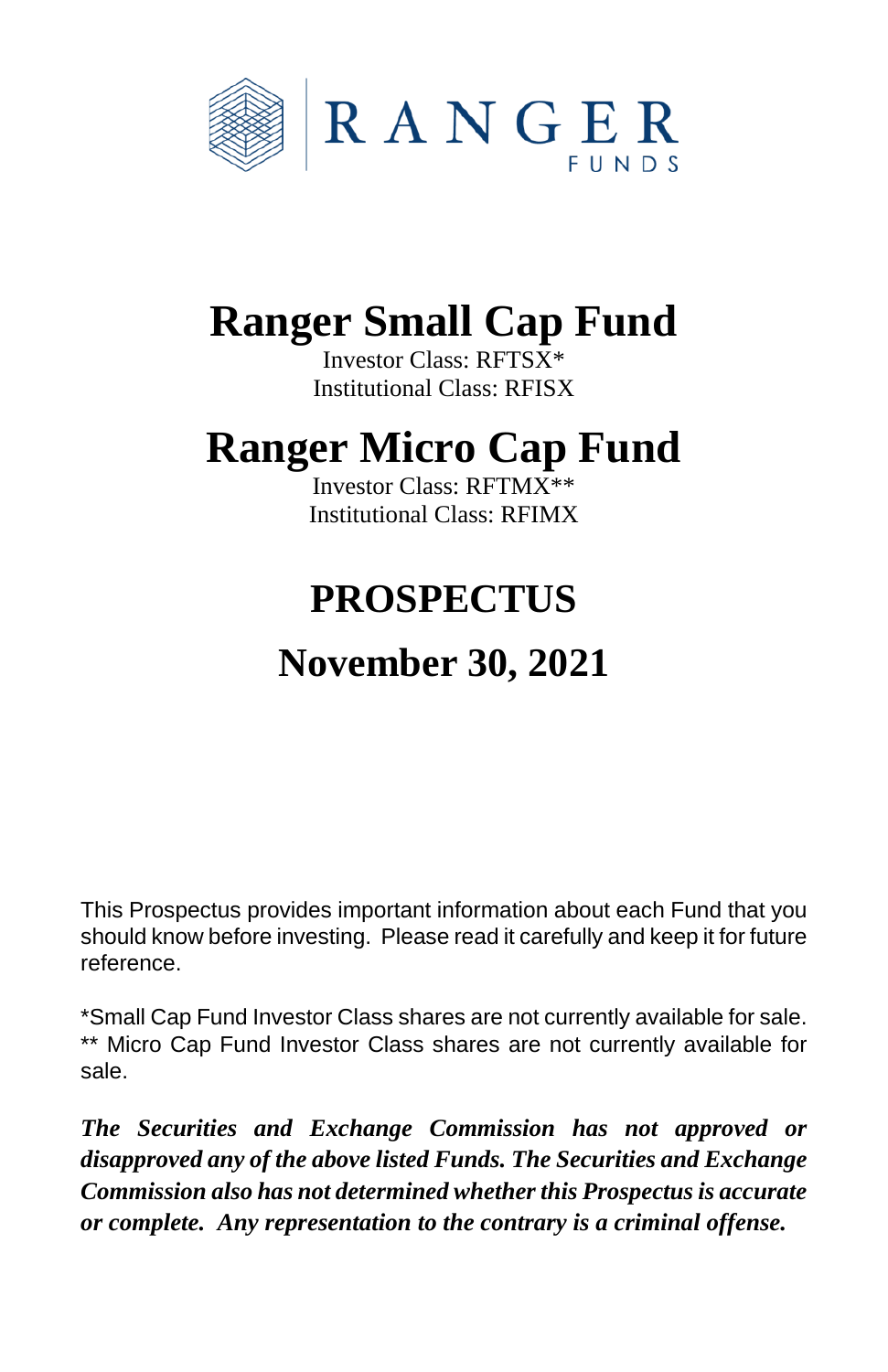## **TABLE OF CONTENTS**

|                                                   | $\mathbf{1}$ |
|---------------------------------------------------|--------------|
| Ranger Micro Cap Fund                             | 5            |
| ADDITIONAL INFORMATION ABOUT PRINCIPAL INVESTMENT | 9            |
|                                                   |              |
|                                                   |              |
|                                                   |              |
|                                                   |              |
|                                                   |              |
|                                                   |              |
|                                                   |              |
|                                                   |              |
|                                                   |              |
|                                                   |              |
|                                                   |              |
|                                                   |              |
|                                                   |              |
|                                                   |              |
|                                                   |              |
|                                                   |              |
|                                                   |              |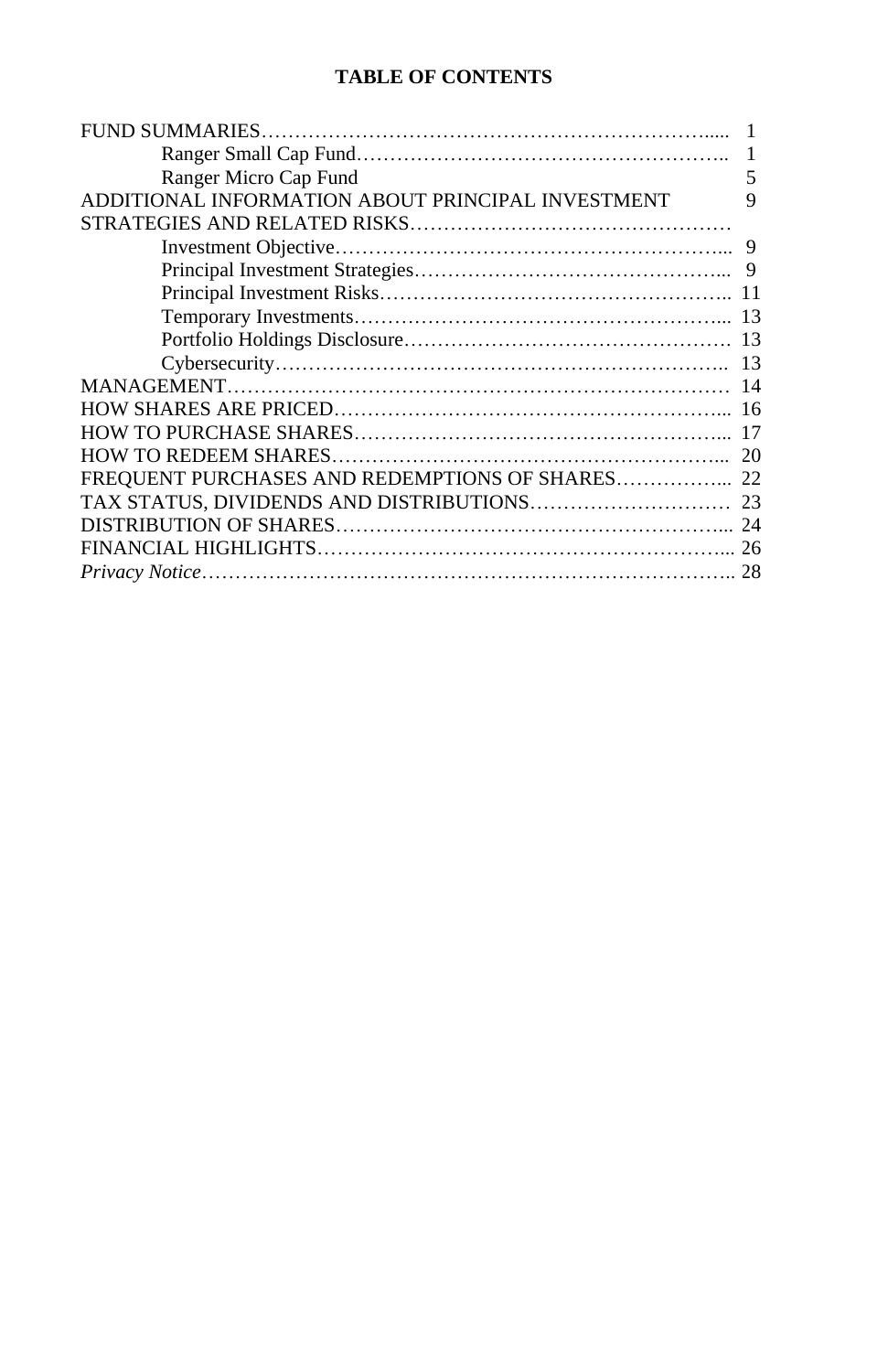## **FUND SUMMARY: Ranger Small Cap Fund**

**Investment Objective:** The Fund seeks long term capital appreciation.

**Fees and Expenses of the Fund:** This table describes the fees and expenses that you may pay if you buy, hold, and sell shares of the Fund. **You may pay other fees, such as brokerage commissions and other fees to financial intermediaries, which are not reflected in the tables and examples below.**

| <b>Annual Fund Operating Expenses</b>                           |          |                |
|-----------------------------------------------------------------|----------|----------------|
| (expenses that you pay each year as a                           | Investor | Institutional  |
| percentage of the value of your investment)                     | Class    | Class          |
| <b>Management Fees</b>                                          | 1.00%    | 1.00%          |
| Distribution and/or Service (12b-1) Fees                        | 0.25%    | 0.00%          |
| <b>Other Expenses</b>                                           | 0.40%    | 0.40%          |
| Acquired Fund Fees and Expenses <sup>(2)</sup>                  | $0.00\%$ | 0.00%          |
| <b>Total Annual Fund Operating Expenses</b>                     | 1.65%    | 1.40%          |
| Fee Waiver and Reimbursement <sup>(1)</sup>                     | (0.29)%  | (0.29)%        |
| <b>Total Annual Fund Operating Expenses</b><br>After Fee Waiver | 1.36%    | $1.11\%^{(3)}$ |

(1)The Fund's adviser has contractually agreed to reduce its fees and to reimburse expenses, at least until November 30, 2022, to ensure that total annual Fund operating expenses after fee waiver and/or reimbursement (exclusive of any Rule 12b-1 distribution or shareholder service fees, taxes, interest, brokerage commissions, Acquired Fund Fees and Expenses, or extraordinary expenses such as litigation) will not exceed 1.10% of average daily net assets. Fee waivers and expense reimbursements are subject to possible recoupment from the Fund in future years on a rolling three year basis (within the three years after the fees have been waived or reimbursed) if such recoupment can be achieved within the foregoing expense limits. This agreement may be terminated only by the Fund's Board of Trustees, on 60 days' written notice to the adviser.

(2) "Acquired Fund Fees and Expenses" are the indirect costs of investing in other investment companies. The operating expenses in this fee table will not correlate to the expense ratio in the Fund's financial highlights because the financial statements include only the direct operating expenses incurred by the Fund.

(3) Expenses after waivers (excluding servicing account fees of 0.01%) was 1.10%.

*Example:* This Example is intended to help you compare the cost of investing in the Fund with the cost of investing in other mutual funds.

The Example assumes that you invest \$10,000 in the Fund for the time periods indicated and then redeem all of your shares at the end of those periods. The Example also assumes that your investment has a 5% return each year and that the Fund's operating expenses remain the same. Although your actual costs may be higher or lower, based upon these assumptions your costs would be:

|                     | 1 Year | 3 Years | 5 Years | 10 Years |
|---------------------|--------|---------|---------|----------|
| Investor Class      | \$138  | \$492   | \$870   | \$1,930  |
| Institutional Class | \$113  | \$415   | \$738   | \$1,655  |

**Portfolio Turnover:** The Fund pays transaction costs, such as commissions, when it buys and sells securities (or "turns over" its portfolio). A higher portfolio turnover may indicate higher transaction costs and may result in higher taxes when Fund shares are held in a taxable account. These costs, which are not reflected in annual fund operating expenses or in the Example, affect the Fund's performance. During the most recent fiscal period, the Fund's portfolio turnover was 42.49%.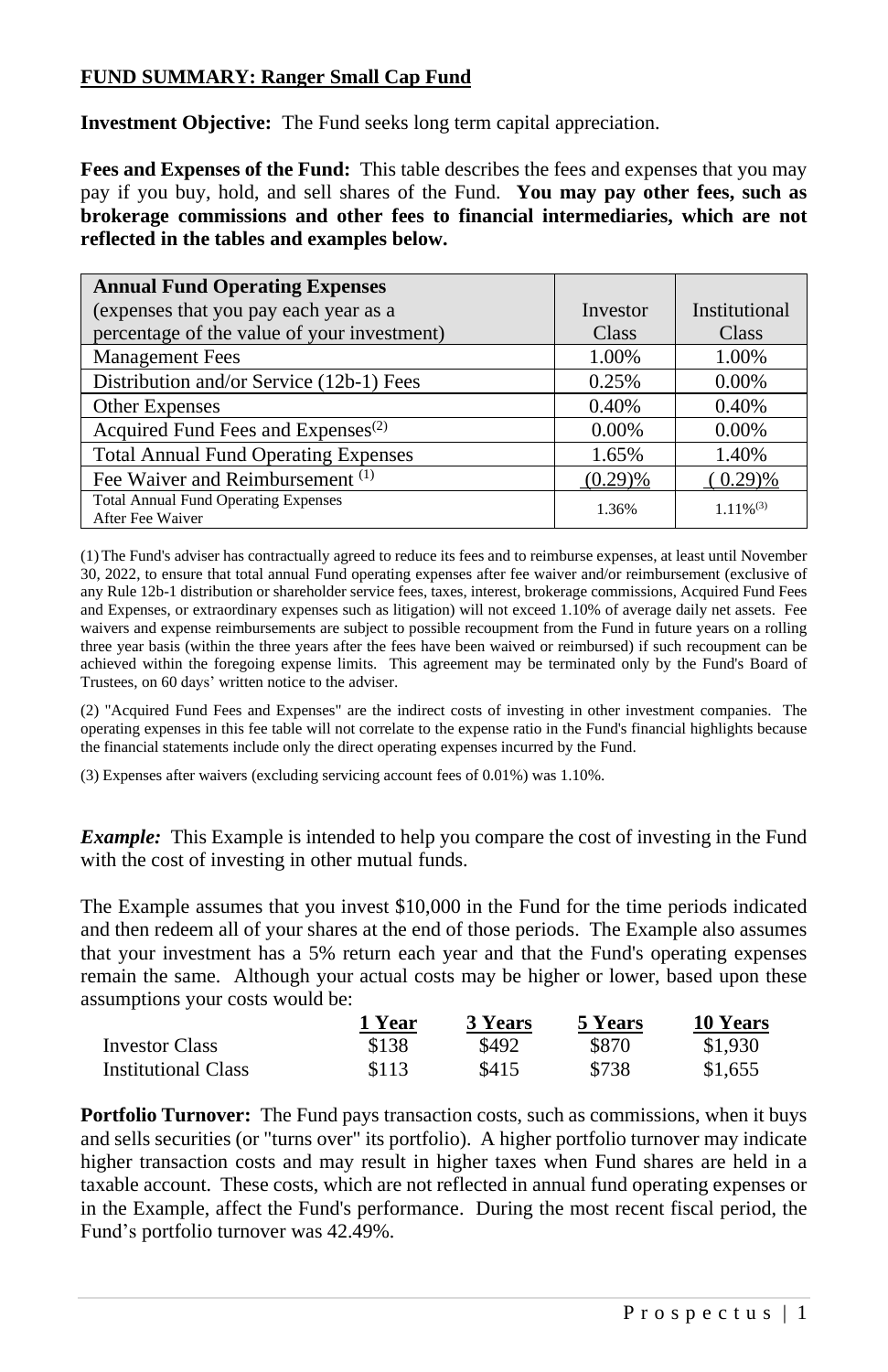**Principal Investment Strategies**: Under normal market conditions, the Fund invests at least 80% of its assets in common stocks of small capitalization ("small cap") companies. The Fund defines small cap companies as those that at the time of initial purchase are within the capitalization range of the Russell 2000 Growth Index, which was \$65.7 million to \$8.84 billion as of June 25, 2021, its most recent reconstitution date.

The adviser's strategy begins with the narrowing of the small cap stock universe to identify companies that the adviser believes have a proven track record of competitive advantages and the ability to produce sustainable value for shareholders in the foreseeable future. From this group, the adviser selects securities that it believes are trading at prices below their intrinsic value. The adviser sells a stock if the adviser believes it is overvalued, more attractive candidates arise, or if there is a substantial, long term reduction in a company's fundamental prospects that impair its value. The Fund's adviser may engage in active and frequent trading of the Fund's portfolio securities to achieve the Fund's investment objective.

## **Principal Investment Risks:** *As with all mutual funds, the Fund's shares may appreciate or depreciate in price; and there is the risk that you could lose money through your investment in the Fund. Many factors affect the Fund's net asset value and performance.*

- *Equity Market Risk.* Equity markets can be volatile. In other words, the prices of common stocks can fall rapidly in response to developments affecting a specific company or industry, or to changing economic, political or market conditions. Additionally, unexpected global, regional or global events, such as war: acts of terrorism; financial, political or social disruptions; natural, environmental or man-made disasters; the spread of infectious illnesses or other public health issues (such as the global pandemic coronavirus disease 2019 (COVID-19)); and recessions and depressions could have a significant impact on the Fund and its investments and may impair market liquidity. Such events can cause investor fear, which can adversely affect the economies of nations, regions and the market in general, in ways that cannot necessarily be foreseen.
- *Issuer-Specific Risk.* The value of a specific security can be more volatile than the market as a whole and can perform differently from the value of the market as a whole.
- *Liquidity Risk.* Some small cap securities may have few market-makers and low trading volume, which tend to increase transaction costs and may make it difficult or impossible for the Fund to dispose of a security position at all or at a price which represents current or fair market value.
- *Management Risk*. The adviser's judgments about the attractiveness and potential appreciation of one or more securities may prove to be inaccurate and may not produce the desired results.
- *Portfolio Turnover Risk.* Increased portfolio turnover may result in higher brokerage commissions, dealer mark-ups and other transaction costs and may result in taxable capital gains. Higher costs associated with increased portfolio turnover may offset gains in a Fund's performance.
- *Small Cap Company Risk.* Stocks of smaller companies are more volatile than stocks of larger companies. This means that the value of small cap common stocks may be subject to more abrupt or erratic market movements than those of larger, more established companies or the market averages in general.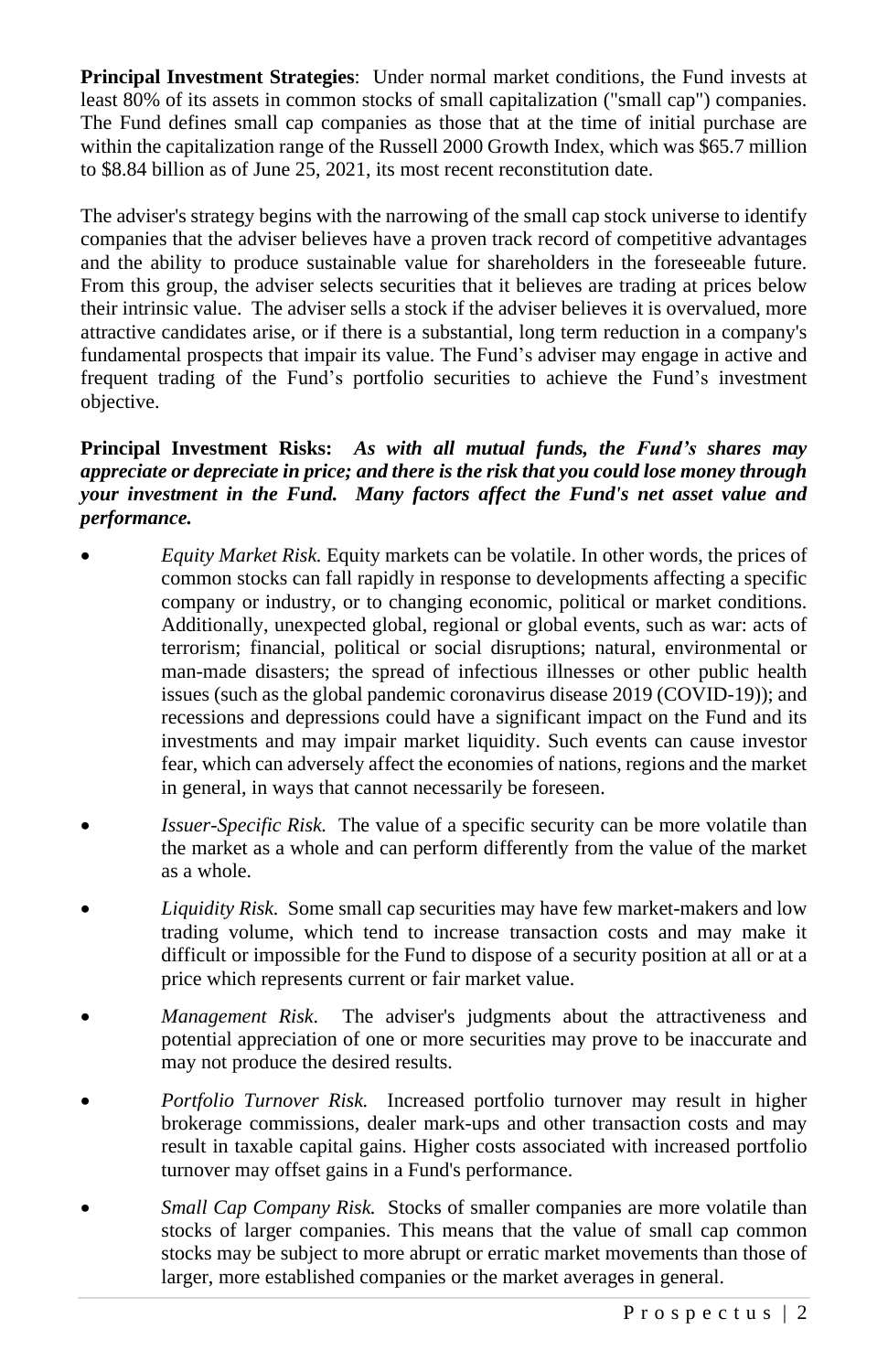**Performance:** The bar chart and performance table below show the variability of the Fund's returns, which is some indication of the risks of investing in the Fund. The bar chart shows performance of Institutional Class shares of the Fund for each full calendar year since the Fund's inception. The performance table compares the performance of the Fund over time to the performance of a broad-based securities market index. You should be aware that the Fund's past performance (before and after taxes) may not be an indication of how the Fund will perform in the future. Updated performance information will be available at no cost by visiting www.rangerfunds.com or by calling 1-866-458-4744.



Institutional Class Annual Total Return For Calendar Years Ended December 31

| <b>Best Quarter:</b> | 6/30/2020 | 71%        |
|----------------------|-----------|------------|
| Worst Ouarter:       | 3/31/2020 | $-22.17\%$ |

The year-to-date return as of the most recent calendar quarter, which ended September 30, 2021, was 11.44%.

#### Performance Table Average Annual Total Returns (For period ended December 31, 2020)

| $\alpha$ or perfourched become $\beta$ 1, 2020) |        |              |                        |
|-------------------------------------------------|--------|--------------|------------------------|
|                                                 | One    | <b>Five</b>  | <b>Since Inception</b> |
| <b>Institutional shares</b>                     | Year   | <b>Years</b> | September 29, 2011     |
| Return before taxes                             | 32.87% | 16.93%       | 16.01%                 |
| Return after taxes on distributions             | 30.90% | 14.52%       | 14.18%                 |
| Return after taxes on distributions and sale    |        |              |                        |
| of Fund shares                                  | 20.89% | 13.05%       | 12.91%                 |
| Russell 2000 Growth Index (reflects no          |        |              |                        |
| deduction for fees, expenses, or taxes)         | 34.63% | 16.36%       | 16.40%                 |

After-tax returns were calculated using the historical highest individual federal marginal income tax rates and do not reflect the impact of state and local taxes. Actual after-tax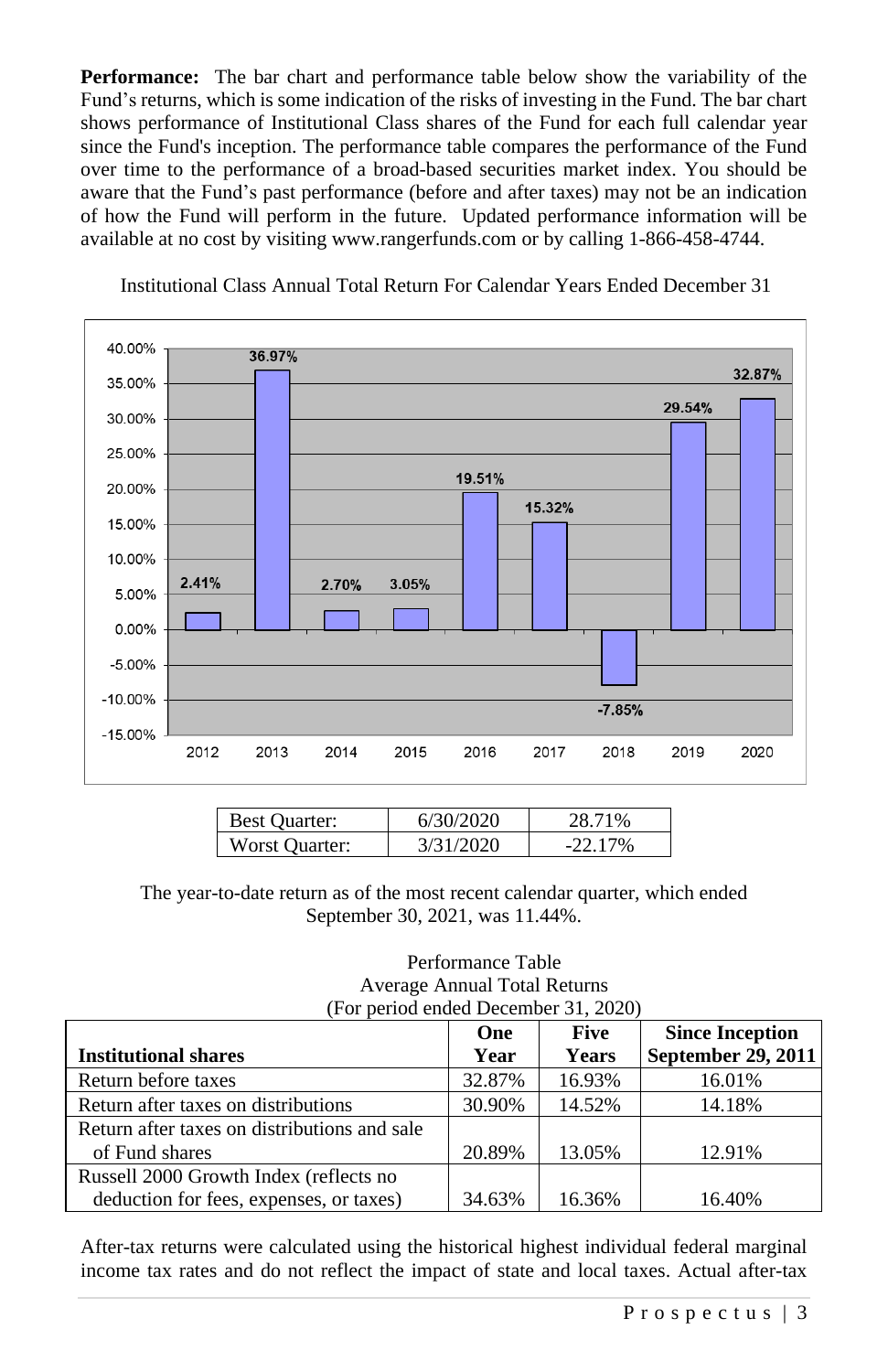returns depend on an investor's tax situation and may differ from those shown, and aftertax returns shown are not relevant to investors who hold shares of the Fund through taxdeferred arrangements, such as 401(k) plans or individual retirement accounts.

The Russell 2000 Growth Index measures the performance of the small-cap growth segment of the U.S. equity universe. It includes those Russell 2000 Index companies with higher price-to-value ratios and higher forecasted growth values. The figures for the Russell 2000 Growth Index reflect all dividends reinvested but do not reflect any deductions for fees, expenses or taxes.

**Investment Adviser:** Ranger Investment Management, L.P.

**Portfolio Manager:** Conrad Doenges, Portfolio Manager of the adviser, has (i) served the Fund as its Portfolio Manager since it commenced operations in 2011 and (ii) served the adviser as its Portfolio Manager since 2004.

**Purchase and Sale of Fund Shares:** You may purchase and redeem shares of the Fund on any day that the New York Stock Exchange is open for trading by written request, telephone or through a Fund-approved broker who has entered into an agreement with the Fund's distributor or an institution holding a Fund-approved omnibus account. The minimum initial investment is \$25,000 for Investor Class shares and \$250,000 for Institutional Class shares. The minimum subsequent investment for Investor Class shares is \$5,000; there is no minimum subsequent investment for Institutional Class shares.

**Tax Information:** Dividends and capital gain distributions you receive from the Fund, whether you reinvest your distributions in additional Fund shares or receive them in cash, are taxable to you at either ordinary income or capital gains tax rates unless you are investing through a tax-deferred plan such as an IRA or  $401(k)$  plan. However, these dividend and capital gain distributions may be taxable upon their eventual withdrawal from tax-deferred plans.

**Payments to Broker-Dealers and Other Financial Intermediaries:** If you purchase the Fund through a broker-dealer or other financial intermediary (such as a bank), the Fund and its related companies may pay the intermediary for the sale of Fund shares and related services. These payments may create a conflict of interest by influencing the broker-dealer or other intermediary and your salesperson to recommend the Fund over another investment. Ask your salesperson or visit your financial intermediary's website for more information.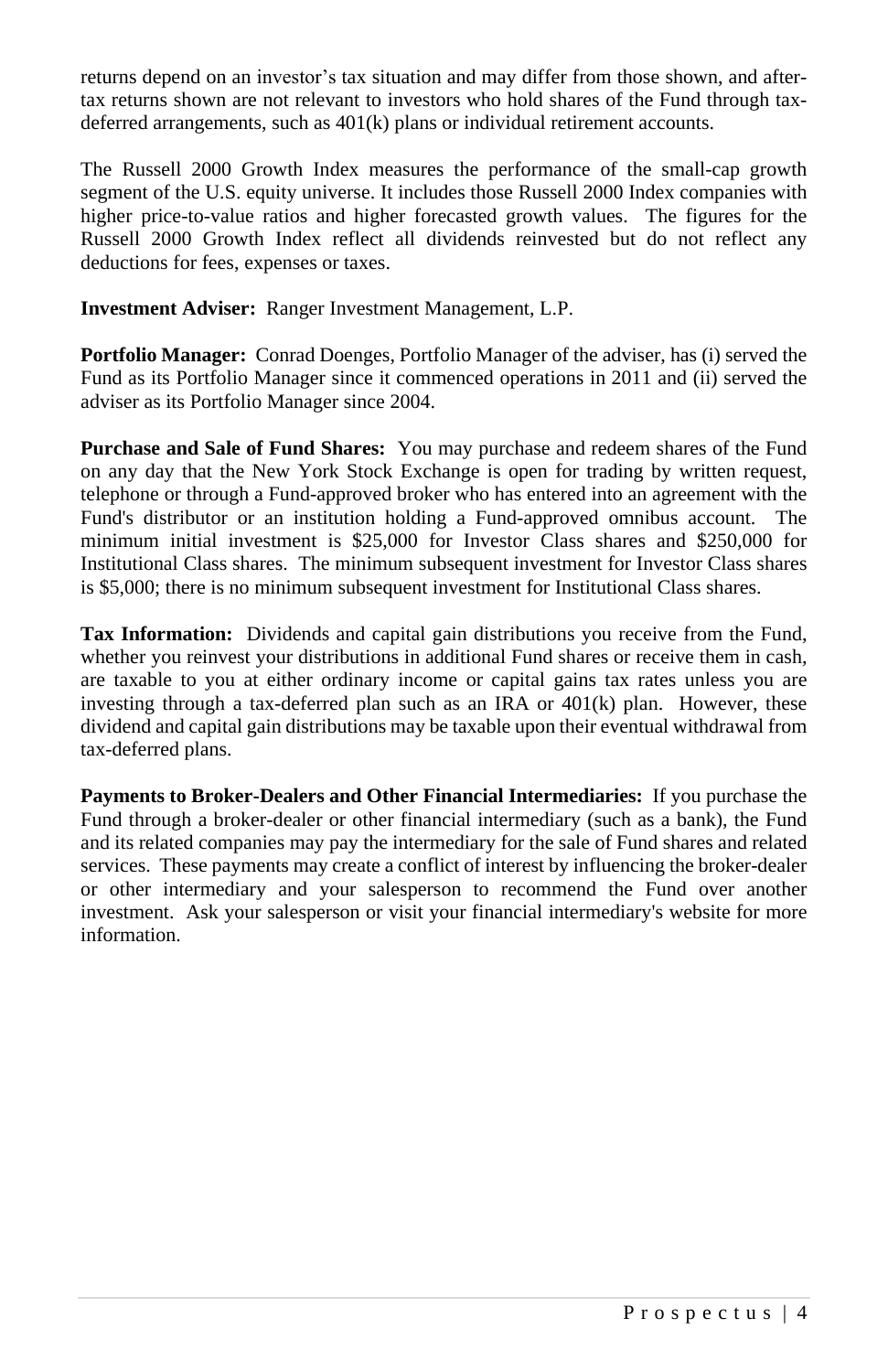## **FUND SUMMARY: Ranger Micro Cap Fund**

**Investment Objective:** The Fund seeks long term capital appreciation.

**Fees and Expenses of the Fund:** This table describes the fees and expenses that you may pay if you buy, hold, and sell shares of the Fund. **You may pay other fees, such as brokerage commissions and other fees to financial intermediaries, which are not reflected in the tables and examples below.**

| <b>Annual Fund Operating Expenses</b>                 |          |                |
|-------------------------------------------------------|----------|----------------|
| (expenses that you pay each year as a                 | Investor | Institutional  |
| percentage of the value of your investment)           | Class    | Class          |
| <b>Management Fees</b>                                | 1.25%    | 1.25%          |
| Distribution and/or Service (12b-1) Fees              | 0.25%    | $0.00\%$       |
| Other Expenses                                        | 0.56%    | 0.56%          |
| Acquired Fund Fees and Expenses <sup>(1)</sup>        | 0.01%    | 0.01%          |
| <b>Total Annual Fund Operating Expenses</b>           | 2.07%    | 1.82%          |
| Fee Waiver <sup>(2)</sup>                             | 0.31%    | 0.31%          |
| Total Annual Fund Operating Expenses After Fee Waiver | 1.76%    | $1.51\%^{(3)}$ |

(1) Acquired Fund Fees and Expenses" are the indirect costs of investing in other investment companies. The operating expenses in this fee table will not correlate to the expense ratio in the Fund's financial highlights because the financial statements include only the direct operating expenses incurred by the Fund.

(2) The Fund's adviser has contractually agreed to reduce its fees and to reimburse expenses, at least until November 30, 2022, to ensure that total annual Fund operating expenses after fee waiver and/or reimbursement (exclusive of any Rule 12b-1 distribution or shareholder servicing fees, taxes, interest, brokerage commissions, Acquired Fund Fees and Expenses, or extraordinary expenses such as litigation) will not exceed 1.50% of average daily net assets. Fee waivers and expense reimbursements are subject to possible recoupment from the Fund in future years on a rolling three year basis (within the three years after the fees have been waived or reimbursed) if such recoupment can be achieved within the foregoing expense limits. This agreement may be terminated only by the Fund's Board of Trustees, on 60 days' written notice to the adviser.

(3) Expenses after waivers (excluding servicing account fees of less than 0.01% and Acquired Funds Fees and Expenses) was 1.50%.

*Example:* This Example is intended to help you compare the cost of investing in the Fund with the cost of investing in other mutual funds.

The Example assumes that you invest \$10,000 in the Fund for the time periods indicated and then redeem all of your shares at the end of those periods. The Example also assumes that your investment has a 5% return each year and that the Fund's operating expenses remain the same. Although your actual costs may be higher or lower, based upon these assumptions your costs would be:

|                            | 1 Year | 3 Years | 5 Years | 10 Years |
|----------------------------|--------|---------|---------|----------|
| <b>Investor Class</b>      | \$179  | \$619   | \$1,085 | \$2,375  |
| <b>Institutional Class</b> | \$154  | \$542   | \$956   | \$2.112  |

**Portfolio Turnover:** The Fund pays transaction costs, such as commissions, when it buys and sells securities (or "turns over" its portfolio). A higher portfolio turnover may indicate higher transaction costs and may result in higher taxes when Fund shares are held in a taxable account. These costs, which are not reflected in annual fund operating expenses or in the Example, affect the Fund's performance. During the most recent fiscal period, the Fund's portfolio turnover was 56.25%.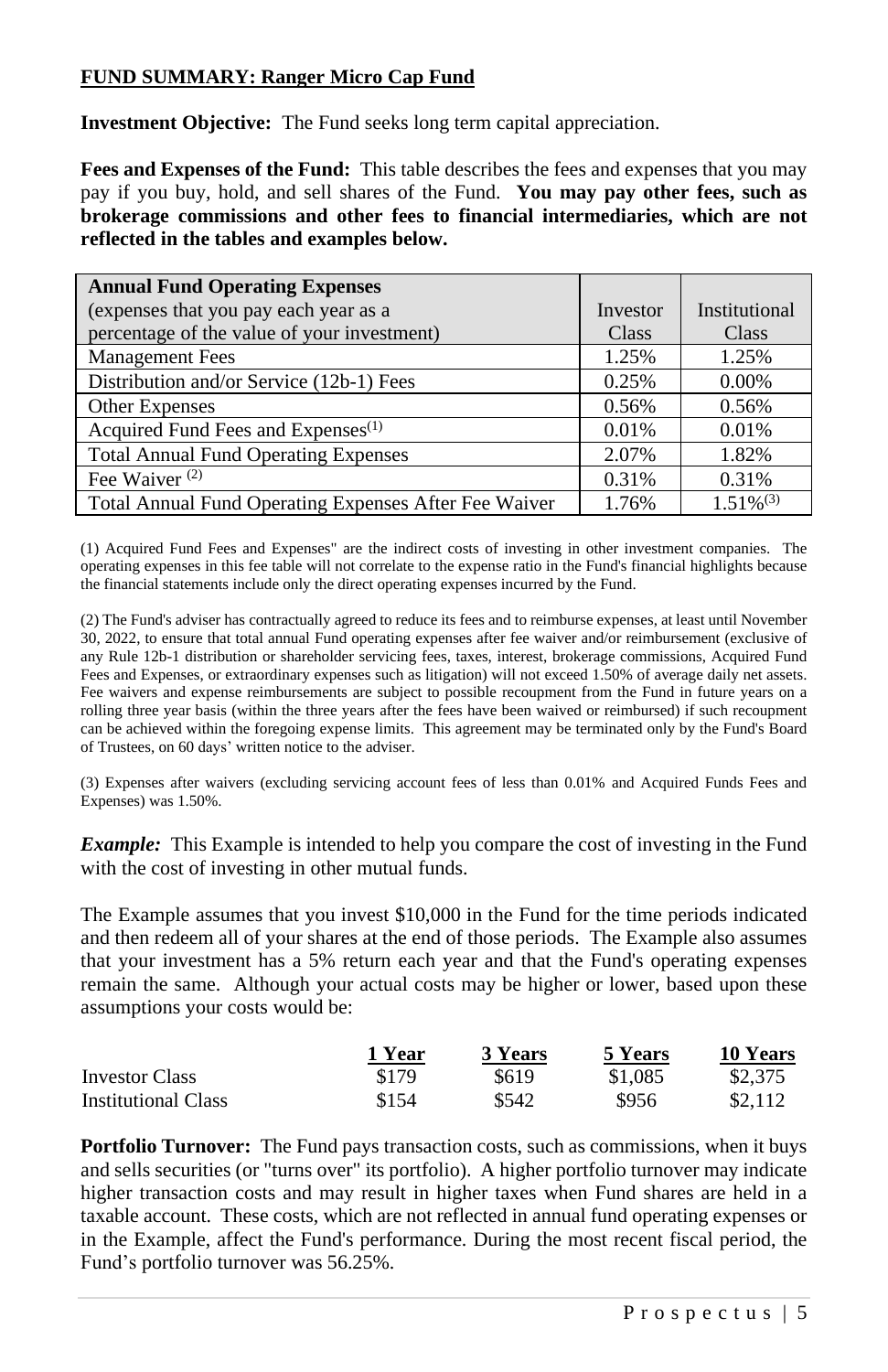**Principal Investment Strategies:** Under normal market conditions, the Fund invests at least 80% of its assets in common stocks of micro capitalization ("micro cap") companies. The Fund defines micro-cap companies as those that at the time of initial purchase are within the capitalization range of the Russell Microcap Growth Index, which was \$11.1 million to \$1.83 billion as of June 25, 2021, its most recent reconstitution date.

The adviser's strategy begins by narrowing the microcap stock universe to identify companies that the adviser believes have a proven track record of competitive advantages and the ability to produce sustainable value for shareholders in the foreseeable future. From this group, the adviser selects securities that it believes are trading at prices below their intrinsic value. The adviser sells a stock if the adviser believes it is overvalued, more attractive candidates arise, or if there is a substantial, long term reduction in a company's fundamental prospects that impair its value. The Fund's adviser may engage in active and frequent trading of the Fund's portfolio securities to achieve the Fund's investment objective.

## **Principal Investment Risks:** *As with all mutual funds, the Fund's shares may appreciate or depreciate in price; and there is the risk that you could lose money through your investment in the Fund. Many factors affect the Fund's net asset value and performance.*

- *Equity Market Risk.* Equity markets can be volatile. In other words, the prices of common stocks can fall rapidly in response to developments affecting a specific company or industry, or to changing economic, political or market conditions. Additionally, unexpected global, regional or global events, such as war: acts of terrorism; financial, political or social disruptions; natural, environmental or man-made disasters; the spread of infectious illnesses or other public health issues (such as the global pandemic coronavirus disease 2019 (COVID-19)); and recessions and depressions could have a significant impact on the Fund and its investments and may impair market liquidity. Such events can cause investor fear, which can adversely affect the economies of nations, regions and the market in general, in ways that cannot necessarily be foreseen.
- *Issuer-Specific Risk.* The value of a specific security can be more volatile than the market as a whole and can perform differently from the value of the market as a whole.
- *Liquidity Risk.* Some micro cap securities may have few market-makers and low trading volume, which tend to increase transaction costs and may make it difficult or impossible for the Fund to dispose of a security position at all or at a price which represents current or fair market value.
- *Management Risk*. The adviser's judgments about the attractiveness and potential appreciation of one or more securities may prove to be inaccurate and may not produce the desired results.
- *Micro Cap Company Risk.* Micro cap companies may be newly formed or have limited product lines, distribution channels and financial and managerial resources. The risks associated with those investments are generally greater than those associated with investments in the securities of larger, more established companies. Micro cap common stocks may be subject to more abrupt or erratic market movements than those of larger, more established companies or the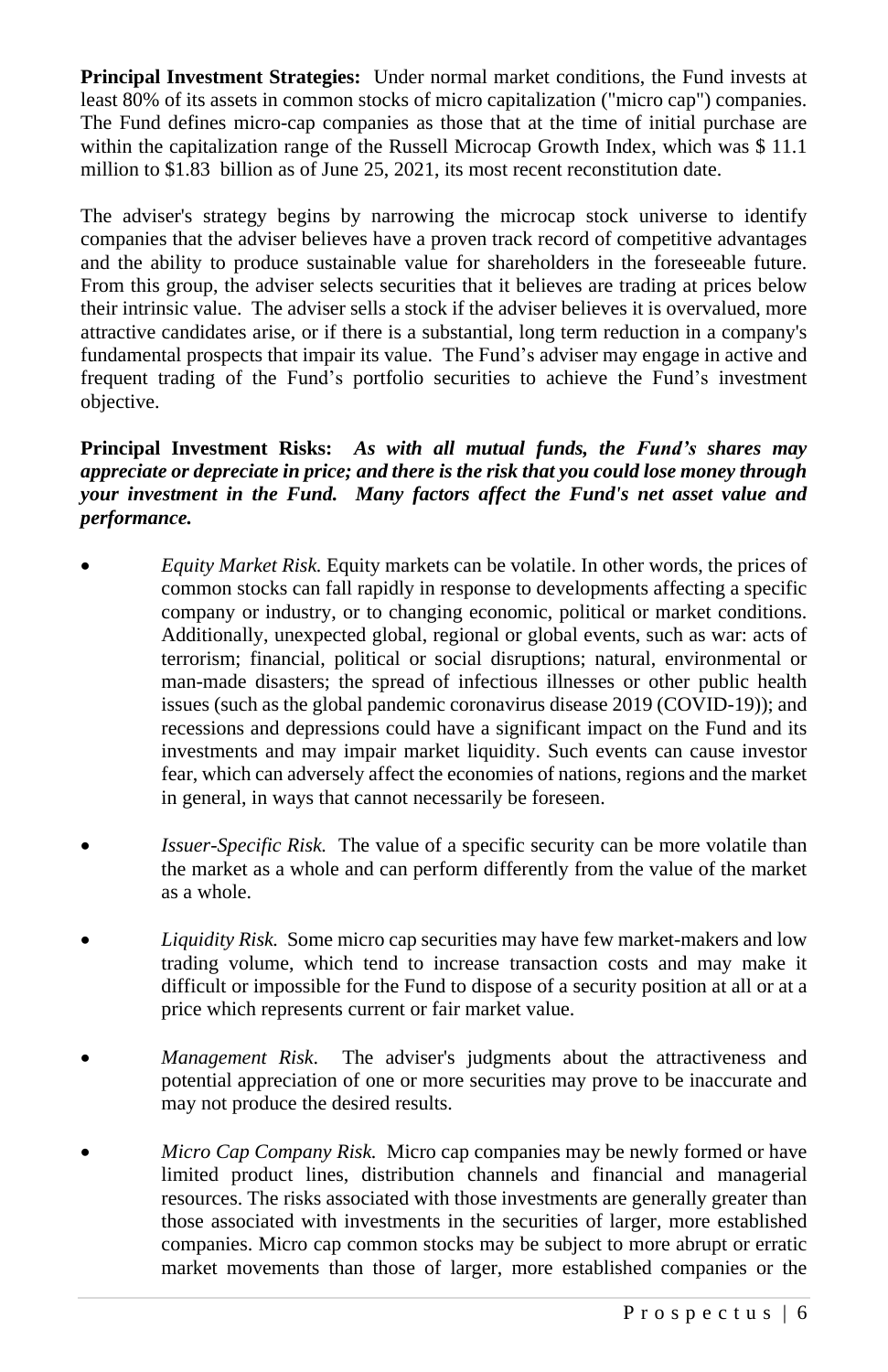market averages in general. This may cause the Fund's net asset value to be more volatile when compared to investment companies that focus only on larger cap companies.

• *Portfolio Turnover Risk.* Increased portfolio turnover may result in higher brokerage commissions, dealer mark-ups and other transaction costs and may result in taxable capital gains. Higher costs associated with increased portfolio turnover may offset gains in a Fund's performance.

**Performance:** The bar chart and performance table below show the variability of the Fund's returns, which is some indication of the risks of investing in the Fund. The bar chart shows performance of Institutional Class shares of the Fund for each full calendar year since the Fund's inception. The performance table compares the performance of the Fund over time to the performance of a broad-based securities market index. You should be aware that the Fund's past performance (before and after taxes) may not be an indication of how the Fund will perform in the future. Updated performance information will be available at no cost by visiting www.rangerfunds.com or by calling 1-866-458-4744.



Institutional Class Annual Total Return For Calendar Years Ended December 31

| n.<br><b>Best</b><br>.                    | 0.0000<br>O/ | 270 <sub>6</sub> |
|-------------------------------------------|--------------|------------------|
| <b>TTT</b><br>$\sim$ 120<br>ter:<br>"UISC | $\Omega$     | 00%<br>-         |

The year-to-date return as of the most recent calendar quarter, which ended September 30, 2021, was 21.38%.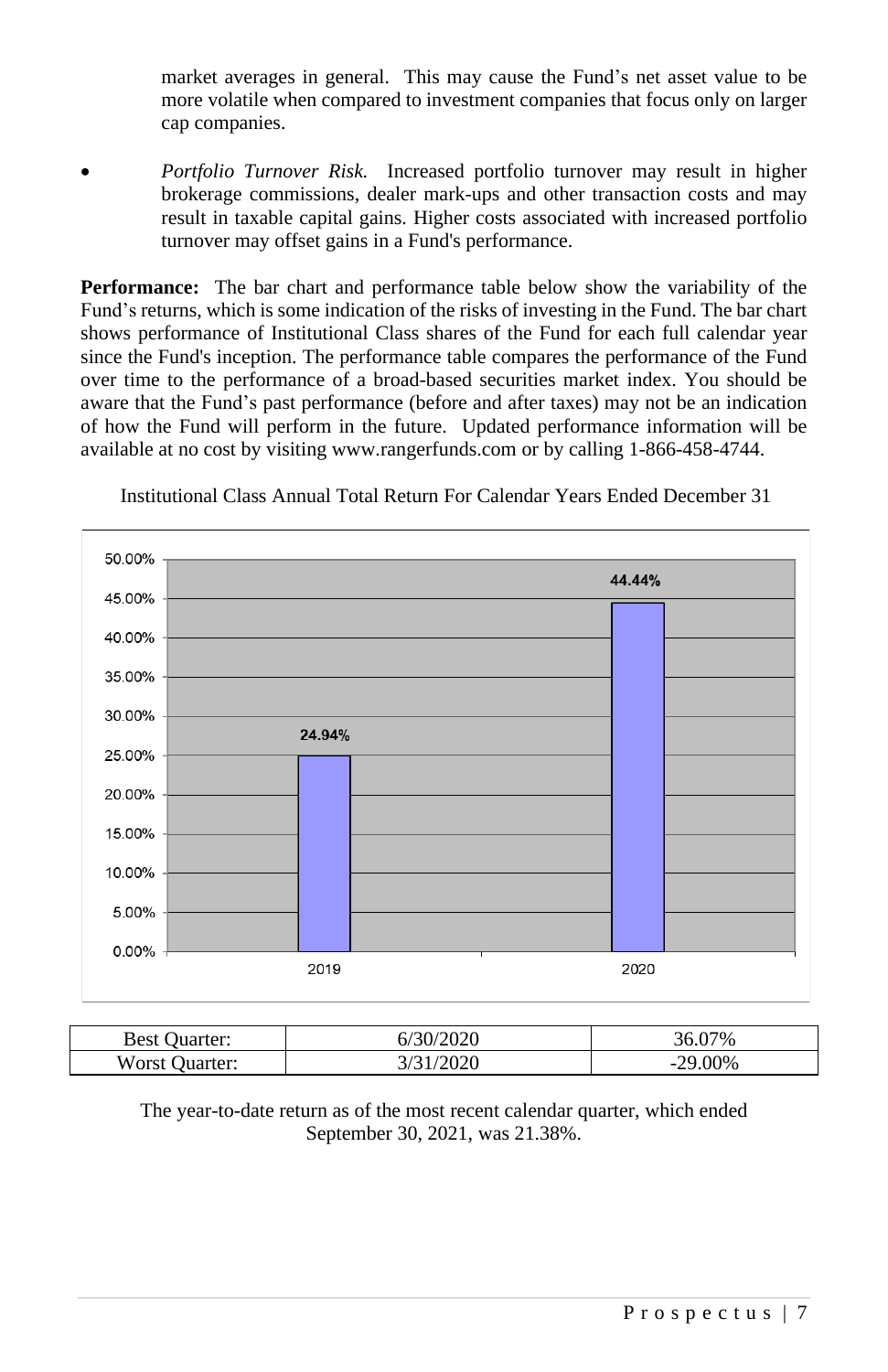#### Performance Table Average Annual Total Returns (For period ended December 31, 2020)

|                                                             | One    | <b>Since Inception</b> |
|-------------------------------------------------------------|--------|------------------------|
| <b>Institutional shares</b>                                 | Year   | June 6, 2018           |
| Return before taxes                                         | 44.44% | 18.28%                 |
| Return after taxes on distributions                         | 44.44% | 18.21%                 |
| Return after taxes on distributions and sale of Fund shares | 26.31% | 14.30%                 |
| Russell Microcap Growth Index (reflects no                  | 40.13% | 11.21%                 |
| deduction for fees, expenses, or taxes)                     |        |                        |

After-tax returns were calculated using the historical highest individual federal marginal income tax rates and do not reflect the impact of state and local taxes. Actual after-tax returns depend on an investor's tax situation and may differ from those shown, and aftertax returns shown are not relevant to investors who hold shares of the Fund through taxdeferred arrangements, such as 401(k) plans or individual retirement accounts.

The Russell Microcap Growth Index measures the performance of the microcap growth segment of the U.S. Equity market. It includes those Russell Microcap Index companies with higher price-to-book ratios and higher forecasted growth values. The figures for the Russell Microcap Growth Index reflect all dividends reinvested but do not reflect any deductions for fees, expenses or taxes.

**Investment Adviser:** Ranger Investment Management, L.P.

#### **Portfolio Managers:**

Conrad Doenges, a Portfolio Manager of the adviser, has (i) served the Fund as a Portfolio Manager since it commenced operations in May 2018, and (ii) served the adviser as a Portfolio Manager since 2004.

Andrew F. Hill, a Portfolio Manager of the adviser, has (i) served the Fund as a Portfolio Manager since it commenced operations in May 2018, and (ii) served the adviser as a Portfolio Manager since 2017.

Joseph T. LaBate, a Portfolio Manager of the adviser, has (i) served the Fund as a Portfolio Manager since it commenced operations in May 2018, and (ii) served the adviser as a Portfolio Manager since 2017.

**Purchase and Sale of Fund Shares:** You may purchase and redeem shares of the Fund on any day that the New York Stock Exchange is open for trading by written request, telephone or through a Fund-approved broker who has entered into an agreement with the Fund's distributor or as an institution holding a Fund-approved omnibus account. The minimum initial investment is \$25,000 for Investor Class shares and \$250,000 for Institutional Class shares. The minimum subsequent investment for Investor Class shares is \$5,000; there is no minimum subsequent investment for Institutional Class shares.

**Tax Information:** Dividends and capital gain distributions you receive from the Fund, whether you reinvest your distributions in additional Fund shares or receive them in cash, are taxable to you at either ordinary income or capital gains tax rates unless you are investing through a tax-deferred plan such as an IRA or  $401(k)$  plan. However, these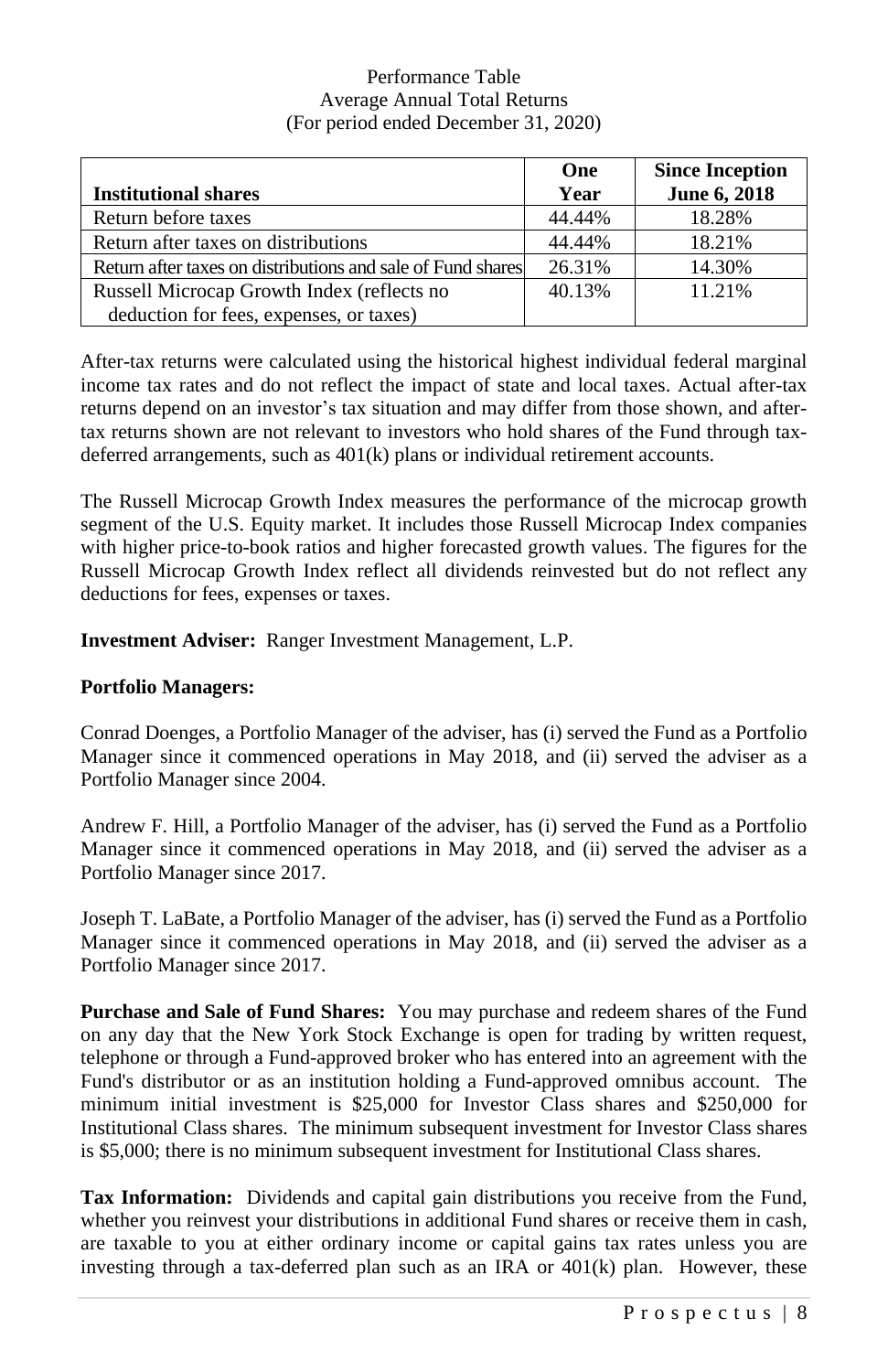dividend and capital gain distributions may be taxable upon their eventual withdrawal from tax-deferred plans.

**Payments to Broker-Dealers and Other Financial Intermediaries:** If you purchase the Fund through a broker-dealer or other financial intermediary (such as a bank), the Fund and its related companies may pay the intermediary for the sale of Fund shares and related services. These payments may create a conflict of interest by influencing the broker-dealer or other intermediary and your salesperson to recommend the Fund over another investment. Ask your salesperson or visit your financial intermediary's website for more information.

### **ADDITIONAL INFORMATION ABOUT PRINCIPAL INVESTMENT STRATEGIES AND RELATED RISKS**

#### **INVESTMENT OBJECTIVE**

| <b>Ranger Fund</b>    | <b>Investment Objective</b>                    |
|-----------------------|------------------------------------------------|
| <b>Small Cap Fund</b> | The Fund seeks long term capital appreciation. |
| Micro Cap Fund        | The Fund seeks long term capital appreciation. |

Each Fund's investment objective is a non-fundamental policy and may be changed by the Funds' Board of Trustees without shareholder approval upon 60 days' written notice to shareholders. The 80% investment policy of each of the Ranger Small Cap Fund and Ranger Micro Cap Fund is a non-fundamental policy and may be changed under the same terms as an investment objective.

## **PRINCIPAL INVESTMENT STRATEGIES**

#### **Ranger Small Cap Fund** ("Small Cap Fund")

The adviser's strategy begins by narrowing the small cap stock universe to identify companies that the adviser believes have a proven track record of competitive advantages and the ability to produce sustainable value for shareholders for the foreseeable future. From each group, the adviser selects securities that it believes are trading at prices below their intrinsic value.

The adviser's research process is focused on identifying what it believes are high-quality, high-growth companies. To accomplish this, the adviser seeks to identify companies with certain financial and qualitative characteristics. Such financial characteristics generally include, but are not limited to:

- High percentage of recurring revenue;
- Steady or accelerating sales growth (10-20%) and steady earnings growth (15-25%);
- Lower than peer group average balance sheet leverage;
- Above peer group free cash flow yield;
- Stable or expanding margins; and
- Superior-to-peer group return on equity (ROE) and return on invested capital (ROIC).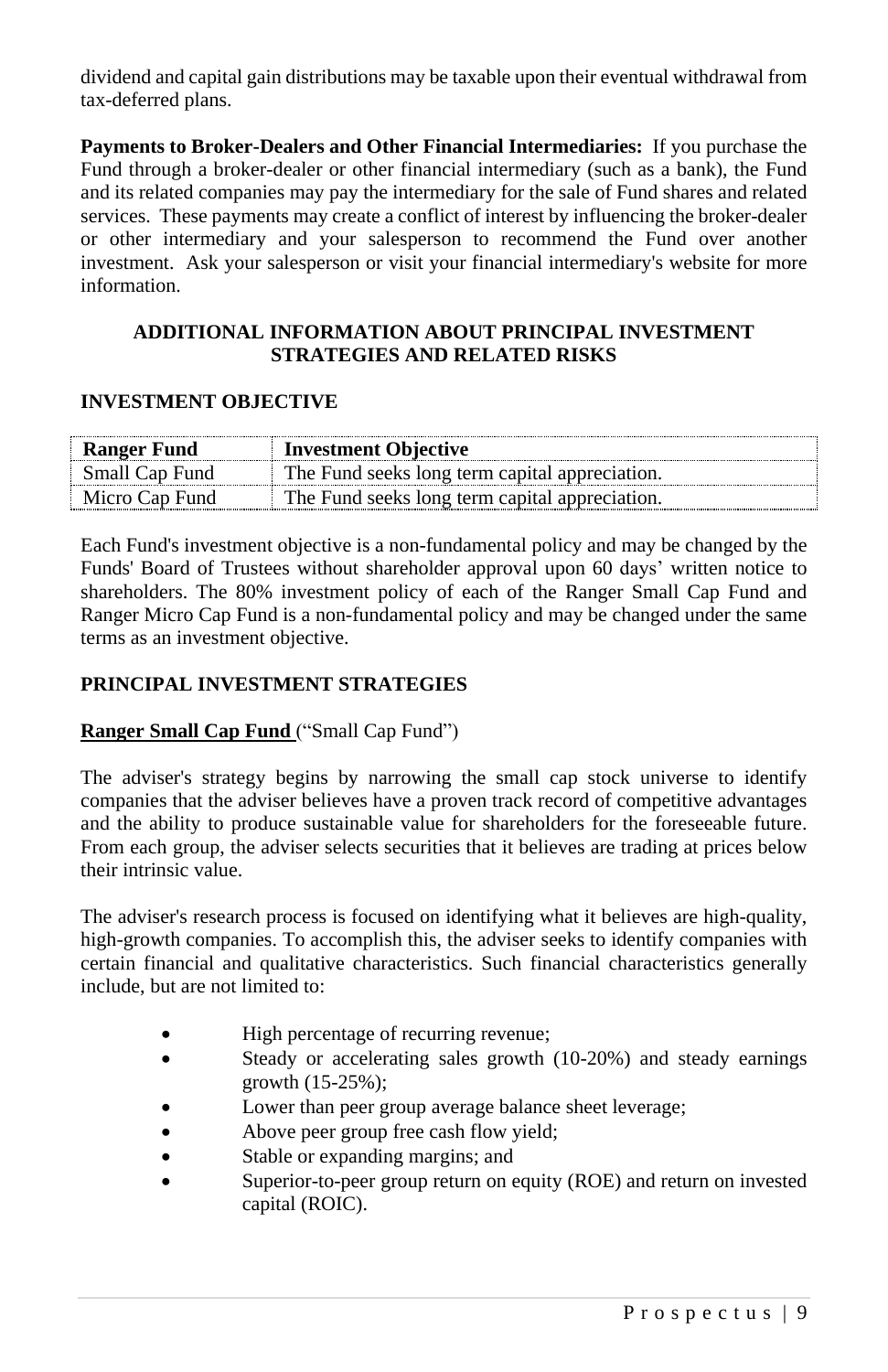By selecting companies that exhibit these characteristics, the adviser seeks to eliminate speculative, unprofitable, highly levered and/or distressed companies from the universe of stocks it is evaluating.

The adviser also looks for companies that typically possess the following qualitative characteristics:

- Conservative accounting practices;
- Seasoned management team with high corporate integrity;
- Sustainable competitive advantage and the ability to grow market share;
- Unique demand drivers and/or a large addressable market with barriers to entry; and
- Sound corporate governance.

Once the adviser determines that a company possesses desirable characteristics, it conducts further analysis to determine whether or not to include that issuer in the portfolio. Pursuant to this analysis, the adviser considers the following factors when constructing the Fund's portfolio:

- Opportunity Set Stocks are assessed on individual merits as well as on a relative basis to both existing holdings and other stocks competing for inclusion in the portfolio.
	- Valuation Valuation is used to determine the fair market value of each potential investment as well as the appropriate time to add a security to the portfolio. A variety of methodologies are utilized by the adviser to value a company's securities such as absolute and relative price-to-earnings ratio (P/E) and price-to-cash-flow ratio (P/CF), P/E and P/CF relative to earnings or cash flow growth rates, enterprise value (equity plus net debt) relative to earnings before interest, taxes, depreciation and amortization (EV/EBITDA), and free cash flow-toprice ratio (FCF yield) and are based on the most appropriate sector metrics. Stocks trading at attractive valuations are deemed eligible for purchase to the portfolio, while other stocks will remain on the adviser's watch list until their respective valuations become compelling.

## **Ranger Micro Cap Fund** ("Micro Cap Fund")

The adviser's strategy begins by narrowing the micro cap stock universe to identify companies that the adviser believes have competitive advantages and the ability to produce sustainable value for shareholders over the long term. The adviser selects securities that it believes are trading at prices below their intrinsic value.

The adviser's research process is focused on identifying what it believes are high-quality, high-growth companies. To accomplish this, the adviser seeks to identify companies with certain financial and qualitative characteristics. Such financial characteristics generally include, but are not limited to:

- High percentage of recurring revenue;
- Steady or accelerating sales growth (10-20%) and steady earnings growth (15-25%) which can be measured based on historical results,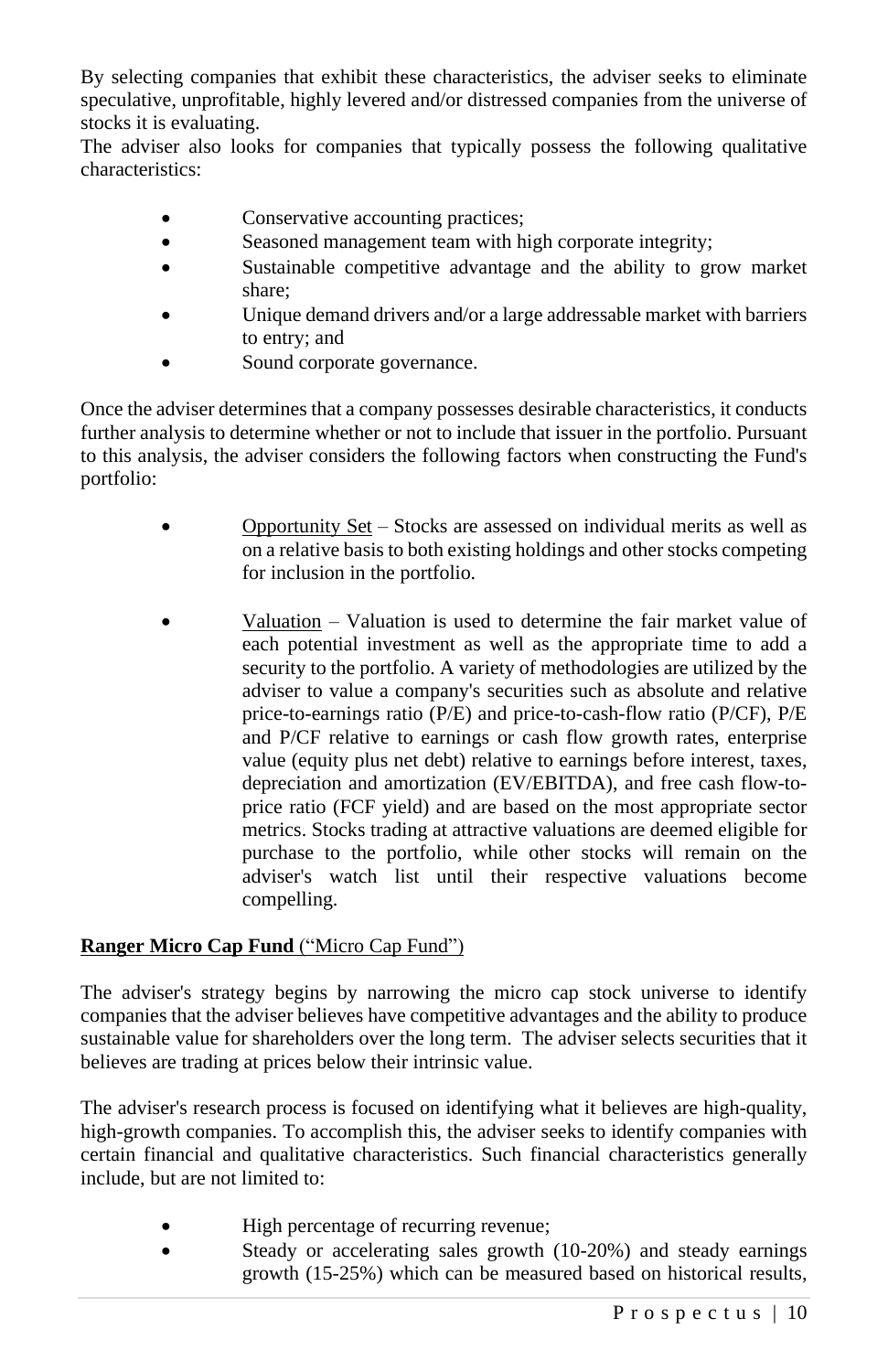or on a projected basis using a typical investment holding period which averages between one and three years;

- Lower than peer group average balance sheet leverage;
- Above peer group free cash flow yield;
- Stable or expanding margins; and
- Superior-to-peer group return on equity (ROE) and return on invested capital (ROIC).

By selecting companies that exhibit these characteristics, the adviser seeks to eliminate speculative, unprofitable, highly levered and/or distressed companies from the universe of stocks it is evaluating.

The adviser also looks for companies that typically possess the following qualitative characteristics:

- Conservative accounting practices;
- Seasoned management team with high corporate integrity;
- Sustainable competitive advantage and the ability to grow market share;
- Unique demand drivers and/or a large addressable market with barriers to entry; and
- Sound corporate governance.

Once the adviser determines that a company possesses desirable characteristics, it conducts further analysis to determine whether or not to include that issuer in the portfolio. Pursuant to this analysis, the adviser considers the following factors when constructing the Fund's portfolio:

> • Opportunity Set – Stocks are assessed on individual merits as well as on a relative basis to both existing holdings and other stocks competing for inclusion in the portfolio.

Valuation – Valuation is used to determine the fair market value of each potential investment as well as the appropriate time to add a position to the portfolio. A variety of methods are used by the adviser to value a company such as price-to-earnings ratios, priceto-cash-flow ratios, enterprise value-to-EBITDA, and free cash flow yield. These ratios are compared to the value of the overall market, as well as to the value of other companies in the same industry. Stocks trading at attractive valuations are eligible for purchase, while other stocks will remain on the watch list until their valuation becomes compelling.

## **PRINCIPAL INVESTMENT RISKS**

*Equity Market Risk.* Equity markets can be volatile. The net asset value of the Fund will fluctuate based on changes in the value of the equity securities in which it invests. Equity prices can fall rapidly in response to developments affecting a specific company or industry, or to changing economic, political or market conditions. Factors such as domestic economic growth and market conditions, interest rate levels and political events affect the securities markets. Local, regional or global events such as war, acts of terrorism, the spread of infectious illness or other public health issue, recessions and depressions, or other events could have a significant impact on the Fund and its investments and could result in increased premiums or discounts to the Fund's net asset value, and may impair market liquidity, thereby increasing liquidity risk. The Funds could lose money over short periods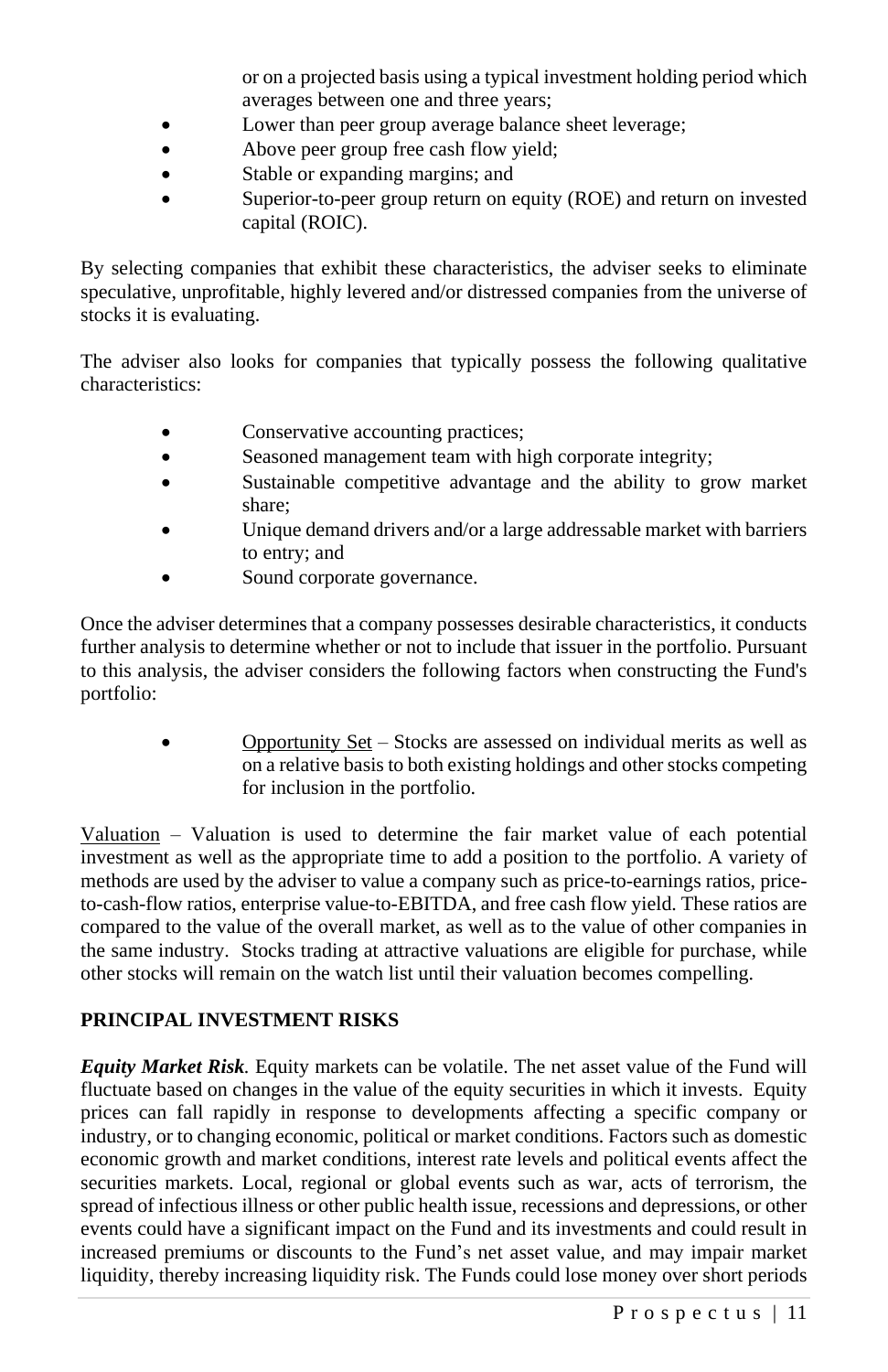due to short-term market movements and over longer periods during more prolonged market downturns. During a general market downturn, multiple asset classes may be negatively affected. Changes in market conditions and interest rates can have the same impact on all types of securities and instruments.

An outbreak of infectious respiratory illness caused by a novel coronavirus known as COVID-19 was first detected in China in December 2019 and has now been detected globally. This coronavirus has resulted in travel restrictions, closed international borders, enhanced health screenings at ports of entry and elsewhere, disruption of and delays in healthcare service preparation and delivery, prolonged quarantines, cancellations, supply chain disruptions, and lower consumer demand, as well as general concern and uncertainty. The impact of COVID-19, and other infectious illness outbreaks that may arise in the future, could adversely affect the economies of many nations or the entire global economy, individual issuers and capital markets in ways that cannot necessarily be foreseen. In addition, the impact of infectious illnesses in emerging market countries may be greater due to generally less established healthcare systems. Public health crises caused by the COVID-19 outbreak may exacerbate other pre-existing political, social and economic risks in certain countries or globally. The duration of the COVID-19 outbreak and its effects cannot be determined with certainty.

**Issuer-Specific Risk.** The value of a specific security can be more volatile than the market as a whole and can perform differently from the value of the market as a whole. The value of securities of smaller sized issuers can be more volatile than that of larger issuers. The value of certain types of securities can be more volatile due to increased sensitivity to adverse issuer, political, regulatory, market, or economic developments.

*Liquidity Risk.*Small company stocks purchased and held by the Fund tend to trade in markets that are less liquid than markets for larger company stocks. Therefore, the purchase and sale of stocks held by the Fund may require more time and results in higher brokerage charges or dealer discounts than do the securities of larger companies. Liquidity risk exists when particular investments of the Fund would be difficult to purchase or sell, possibly preventing the Fund from selling such illiquid securities at an advantageous time or price, or possibly requiring the Fund to dispose of other investments at unfavorable times or prices in order to satisfy its obligations.

*Management Risk.* The net asset value of the Fund changes daily based on the performance of the securities in which it invests. The adviser's judgments about the attractiveness, value and potential appreciation of particular asset classes and securities in which the Fund invests may prove to be incorrect and may not produce the desired results. There can be no assurance that either the securities selected by the adviser or the adviser, if any, will produce positive returns.

*Micro Cap Company Risk.* (Micro Cap Fund only) Micro cap companies may be newly formed or have limited product lines, distribution channels and financial and managerial resources. The risks associated with those investments are generally greater than those associated with investments in the securities of larger, more established companies. This may cause the Fund's net asset value to be more volatile when compared to investment companies that focus only on large capitalization companies.

Generally, securities of micro capitalization companies are more likely to experience sharper swings in market value, less liquid markets in which it may be more difficult for the adviser to sell at times and at prices that the adviser believes appropriate and generally are more volatile than those of larger companies. Compared to large companies, micro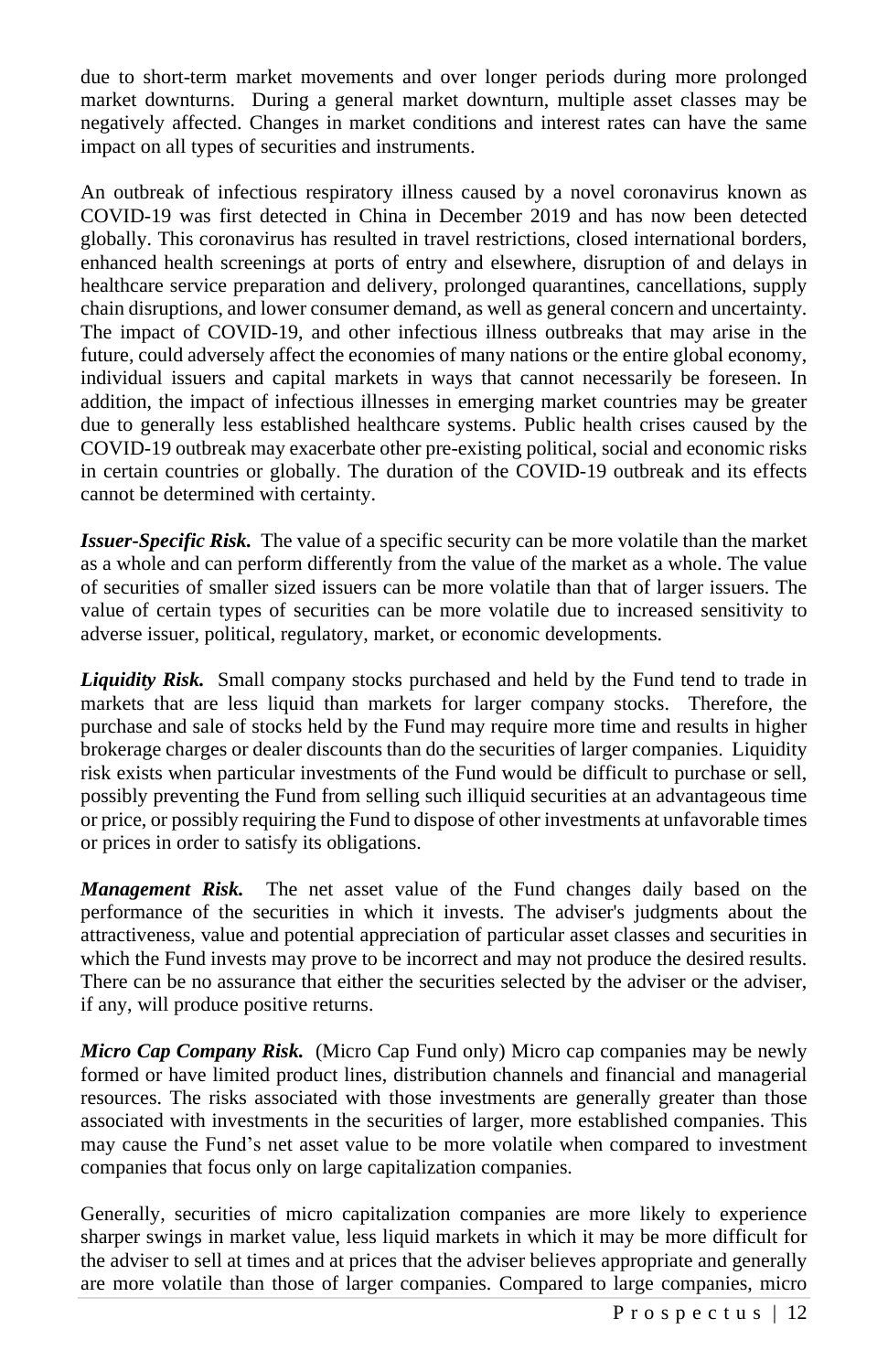capitalization companies are more likely to have (i) less information publicly available, (ii) more limited product lines or markets and less mature businesses, (iii) fewer capital resources, (iv) more limited management depth and (v) shorter operating histories. Further, the equity securities of micro capitalization companies are often traded over the counter and generally experience a lower trading volume than istypical forsecuritiesthat are traded on a national securities exchange. Consequently, the Fund may be required to dispose of these securities over a larger period of time (and potentially at less favorable prices) than would be the case for securities of larger companies, offering greater potential for gains and losses and associated tax consequences.

*Portfolio Turnover Risk.* Increased portfolio turnover may result in higher brokerage commissions, dealer mark-ups and other transaction costs and may result in taxable capital gains. Higher costs associated with increased portfolio turnover may offset gains in a Fund's performance.

*Small Cap Company Risk.*(Small Cap Fund only) Stocks of small capitalization companies may be subject to more abrupt or erratic market movements than those of larger, more established companies or the market averages in general. These companies may have narrower markets, limited product lines, fewer financial resources, and they may be dependent on a limited management group. Investing in lesser-known, small capitalization companies involves greater risk of volatility of the Fund's net asset value than is customarily associated with larger, more established companies. Often smaller capitalization companies and the industries in which they are focused are still evolving and, while this may offer better growth potential than larger, more established companies, it also may make them more sensitive to changing market conditions. Small cap companies may have returns that can vary, occasionally significantly, from the market in general.

**Temporary Investments:** To respond to adverse market, economic, political or other conditions, each Fund may invest up to 100% of its total assets, without limitation, in highquality short-term debt securities and money market instruments. These short-term debt securities and money market instruments include: shares of money market mutual funds, commercial paper, certificates of deposit, bankers' acceptances, U.S. Government securities and repurchase agreements. While a Fund is in a defensive position, the opportunity to achieve its investment objective will be limited. Furthermore, to the extent that a Fund invests in money market mutual funds for cash positions, there will be some duplication of expenses because the Fund pays its pro-rata portion of such money market funds' advisory fees and operational fees. Each Fund may also invest a substantial portion of its assets in such instruments at any time to maintain liquidity or pending selection of investments in accordance with its policies.

**Portfolio Holdings Disclosure:** A description of the Funds' policies regarding the release of portfolio holdings information is available in the Funds' Statement of Additional Information. The Funds may, from time to time, make available month-end portfolio holdings information on the website www.rangerfunds.com. If month-end portfolio holdings are posted to the website, they are expected to be approximately 15 days old and remain available until new information for the next month is posted. This information is made available in order to enhance communications to the Funds' shareholders and provide them with additional means of monitoring and evaluating their investments in the Funds. The monthly holdings of each Fund are also disclosed quarterly to the SEC on Form N-PORT as of the end of the first and third quarters of the Funds' fiscal year and on Form N-CSR as of the second and fourth quarters of the Funds' fiscal year. Shareholders may request portfolio holdings schedules at no charge by calling 1-866-458-4744.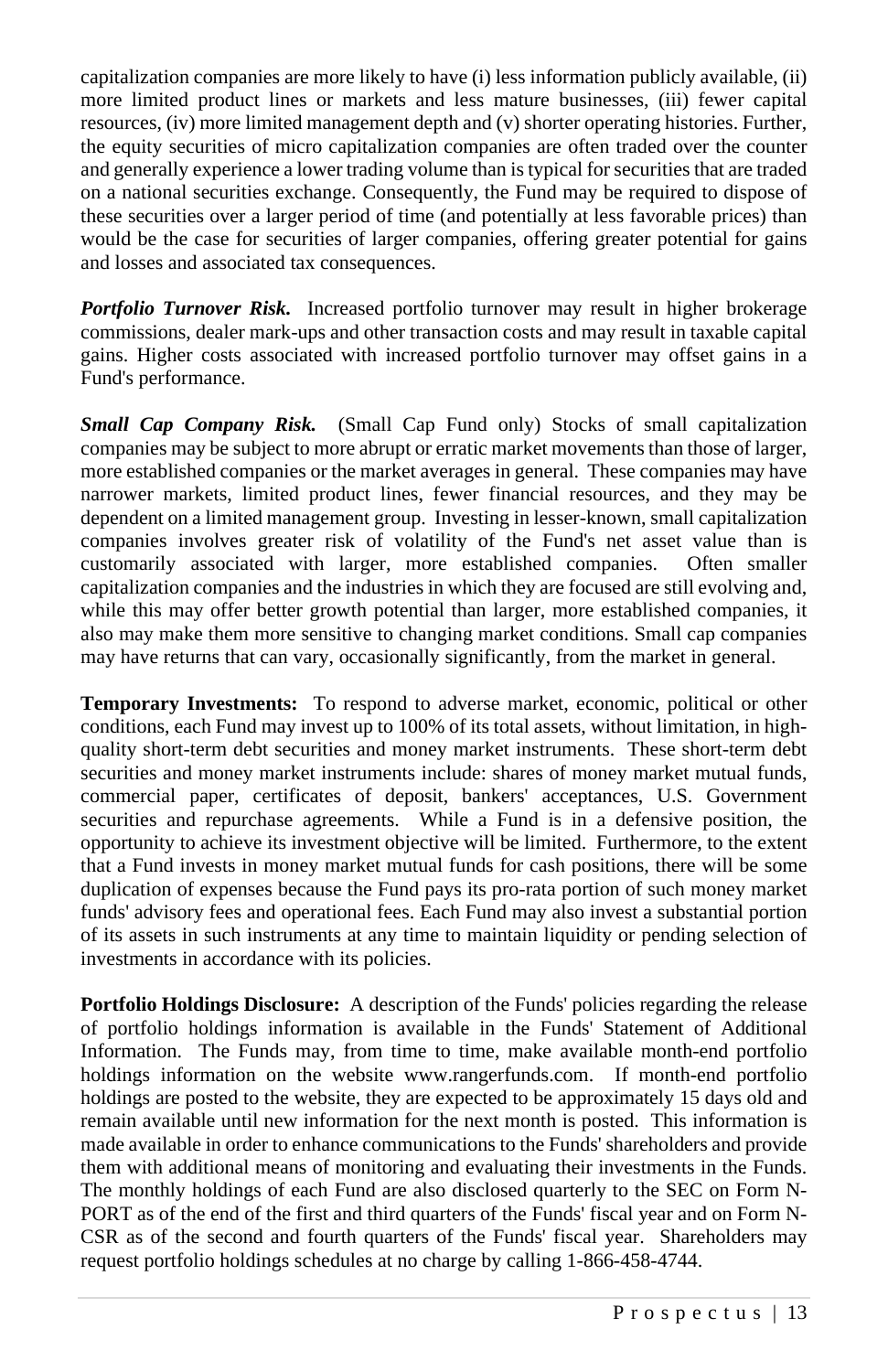**Cybersecurity:** The computer systems, networks and devices used by the Fund and its service providers to carry out routine business operations employ a variety of protections designed to prevent damage or interruption from computer viruses, network failures, computer and telecommunication failures, infiltration by unauthorized persons and security breaches. Despite the various protections utilized by the Fund and its service providers, systems, networks, or devices potentially can be breached. The Fund and shareholders could be negatively impacted as a result of a cybersecurity breach.

Cybersecurity breaches can include unauthorized access to systems, networks, or devices; infection from computer viruses or other malicious software code; and attacks that shut down, disable, slow, or otherwise disrupt operations, business processes, or website access or functionality. Cybersecurity breaches may cause disruptions and impact the Fund's business operations, potentially resulting in: financial losses; interference with the Fund's ability to calculate NAV; impediments to trading; the inability of the Fund, the Adviser, and other service providers to transact business; violations of applicable privacy and other laws; regulatory fines, penalties, reputational damage, reimbursement or other compensation costs, or additional compliance costs; as well as the inadvertent release of confidential information.

Similar adverse consequences could result from cybersecurity breaches affecting issuers of securities in which the Fund invests; counterparties with which the Fund engages in transactions; governmental and other regulatory authorities; exchange and other financial market operators, banks, brokers, dealers, insurance companies, and other financial institutions (including financial intermediaries and service providers for the Fund's shareholders); and other parties. In addition, substantial costs may be incurred by these entities in order to prevent any cybersecurity breaches in the future.

## **MANAGEMENT**

**Investment Adviser:** Ranger Investment Management, L.P., 8115 Preston Road, Suite 590, Dallas, Texas 75225, serves as investment adviser to the Funds. The adviser provides investment management services to individuals and institutional investors such as pooled investment vehicles and governmental entities. As of July 31, 2021, the adviser had approximately \$ 1.98 billion in assets under management. Ranger Investment Management, L.P. has been providing advisory services since January 1, 2003.

A discussion regarding the basis for the Board of Trustees' approval and most recent renewal of the Advisory Agreement with respect to the Funds will be available in the Fund's semi-annual report dated January 31, 2022.

*Ranger Small Cap Fund:* Pursuant to an Advisory Agreement the adviser is entitled to receive, on a monthly basis, an annual advisory fee equal to 1.00% of the Fund's average daily net assets. For the fiscal year ended July 31, 2021, the adviser received an advisory fee equal to 0.71% of the Fund's average daily net assets.

The adviser has entered into an expense limitation agreement with the Fund to reduce its fees and to reimburse expenses, at least until November 30, 2022, such that total annual Fund operating expenses after fee waiver and/or reimbursement (exclusive of any Rule 12b-1 distribution or shareholder service fees, taxes, interest, brokerage commissions, Acquired Fund Fees and Expenses, or extraordinary expenses such as litigation) will not exceed 1.10% of the Fund's average daily net assets, subject to possible recoupment from the Fund in future years on a rolling three year basis (within the three years after the fees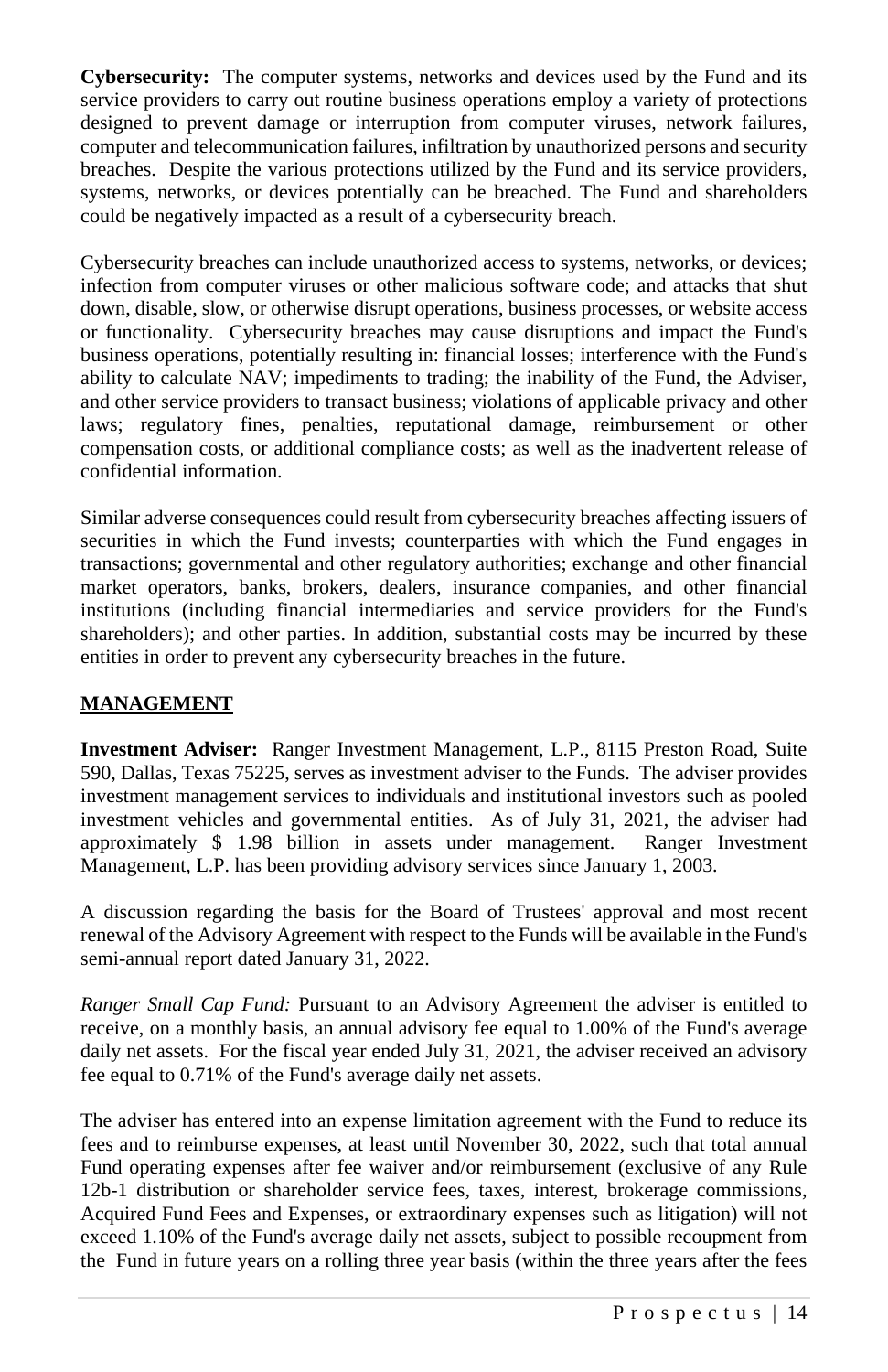have been waived or reimbursed) if such recoupment can be achieved within the foregoing expense limits.

*Ranger Micro Cap Fund:* Pursuant to an Advisory Agreement the adviser is entitled to receive, on a monthly basis, an annual advisory fee equal to 1.25% of the Fund's average daily net assets. For the fiscal year ended July 31, 2021, the adviser received an advisory fee equal to 0.95% of the Fund's average daily net assets.

The adviser has entered into an expense limitation agreement with the Fund to reduce its fees and to reimburse expenses, at least until November 30, 2022, such that total annual Fund operating expenses after fee waiver and/or reimbursement (exclusive of any Rule 12b-1 distribution or shareholder servicing fees, taxes, interest, brokerage commissions, Acquired Fund Fees and Expenses, or extraordinary expenses such as litigation) will not exceed and 1.50% of the Fund's average daily net assets, subject to possible recoupment from the Fund in future years on a rolling three year basis (within the three years after the fees have been waived or reimbursed) if such recoupment can be achieved within the foregoing expense limit.

**Portfolio Managers:** Conrad Doenges (both Funds) joined Ranger Investments Management, L.P. in 2004 and serves as a Portfolio Manager. Mr. Doenges served as a Partner, Managing Director and Co-Chief Investment Officer of John McStay Investment Counsel. Mr. Doenges was employed by John McStay Investment Counsel between 1998 and 2004 and throughout his tenure was responsible for portfolio management, research, new business development and client service. Between 1996 and 1998, Mr. Doenges served as President of Newcastle Capital Management, a boutique investment research firm that serviced clients including Friess Associates and John McStay Investment Counsel. From 1991 to the time he established Newcastle Capital Management, Mr. Doenges worked as an analyst for Friess Associates. Between 1988 and 1991 Mr. Doenges served as an associate with Nations Bank (later renamed Bank of America). Mr. Doenges graduated from Davidson College with a B.A. degree in History.

Andrew Hill (Micro Cap Fund) joined Ranger Investment Management, L.P. in 2003 as a Sector Manager and was promoted to the position of a Portfolio Manager in 2017. Prior to joining the adviser in 2003, Mr. Hill served as a Research Analyst for investment funds affiliated with Ranger Capital Group Holdings, LP. From 1998 to 2002, Mr. Hill worked in the Mergers and Acquisitions group of Dresdner Kleinwort Wasserstein, Inc. (formerly Wasserstein Perella & Co.). From 1996 to 1998, Mr. Hill served as Corporate Finance analyst for Dain Rauscher Wessels, Inc. Mr. Hill earned a B.A. degree (Phi Beta Kappa) in Economics from Vanderbilt University.

Joseph LaBate (Micro Cap Fund) joined Ranger Investment Management, L.P. in November 2002 as a Sector Manager and was promoted to the position of a Portfolio Manager in 2017. Between 2002 and when he joined the adviser, Mr. LaBate served as a Portfolio Manager for RedHawk Advisors LLC, where he was an equity generalist focused on fundamentals and forensic accounting in an effort to identify opportunistic investments. From 2000 until 2002, Mr. LaBate served an Associate within J.P. Morgan's Investment Banking group covering municipal issuers within the Southwest region. From 1996 to 2000 Mr. LaBate served as a Junior Portfolio Manager within J.P. Morgan's Discretionary Asset Management group covering high net worth individuals. Mr. Hill earned a B.A. degree (Phi Beta Kappa) in Economics from Vanderbilt University.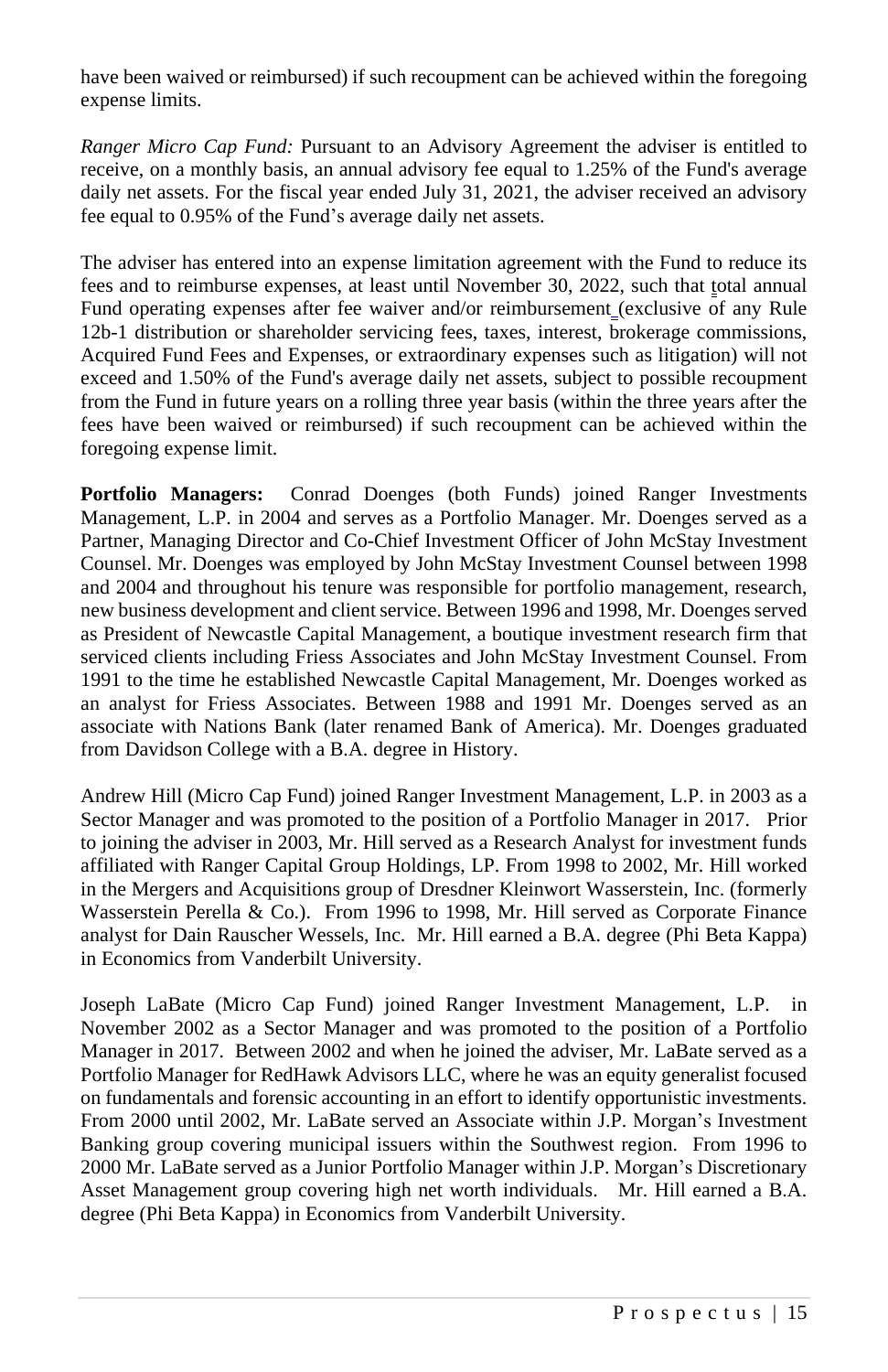## **HOW SHARES ARE PRICED**

The net asset value ("NAV") of each class of each Fund is determined at 4:00 p.m. (Eastern Time) on each day the New York Stock Exchange ("NYSE") is open for business. NAV is computed by determining the aggregate market value of all assets of a Fund's class, less its liabilities, divided by the total number of shares of the class outstanding ((assetsliabilities)/number of shares = NAV). The NYSE is closed on weekends and New Year's Day, Martin Luther King, Jr. Day, Presidents' Day, Good Friday, Memorial Day, Juneteenth Day, Independence Day, Labor Day, Thanksgiving Day, and Christmas Day. The NAV takes into account the expenses and fees of a Fund's class, including management, administration, and distribution fees, which are accrued daily. The determination of NAV for a Fund's class for a particular day is applicable to all applications for the purchase of shares of the class, as well as all requests for the redemption of shares of the class, received by the Fund (or an authorized broker or agent, or its authorized designee) before the close of trading on the NYSE on that day.

Generally, each Fund's securities, including holdings in exchange traded funds, are valued each day at the last quoted sales price on each security's primary exchange. Securities traded or dealt in upon one or more securities exchanges (whether domestic or foreign) for which market quotations are readily available and not subject to restrictions against resale shall be valued at the last quoted sales price on the primary exchange or, in the absence of a sale on the primary exchange, at the last bid on the primary exchange. Securities primarily traded in the National Association of Securities Dealers' Automated Quotation System ("NASDAQ") National Market System for which market quotations are readily available shall be valued using the NASDAQ Official Closing Price. If market quotations are not readily available, securities will be valued at their fair market value as determined in good faith by the respective Fund's adviser in accordance with procedures approved by the Funds' Board of Trustees and evaluated quarterly by the Board as to the reliability of the fair value method used. In these cases, a Fund's NAV will reflect certain portfolio securities' fair value rather than their market price. Fair value pricing involves subjective judgments and it is possible that the fair value determined for a security is materially different than the value that could be realized upon the sale of that security. The fair value prices can differ from market prices when they become available or when a price becomes available.

The Funds may use independent pricing services to assist in calculating the value of a Fund's securities. In addition, market prices for foreign securities are not determined at the same time of day as the NAV for a Fund. Because a Fund may invest in ETFs which hold portfolio securities primarily listed on foreign exchanges, and these exchanges may trade on weekends or other days when the underlying ETFs do not price their shares, the value of some of the Fund's portfolio securities may change on days when you may not be able to buy or sell Fund shares. In computing the NAV, each Fund values foreign securities held by the Fund at the latest closing price on the exchange in which they are traded immediately prior to closing of the NYSE. Prices of foreign securities quoted in foreign currencies are translated into U.S. dollars at current rates. If events materially affecting the value of a security in a Fund's portfolio, particularly foreign securities, occur after the close of trading on a foreign market but before the Fund prices its shares, the security will be valued at fair value. For example, if trading in a portfolio security is halted and does not resume before a Fund calculates its NAV, the adviser may need to price the security using the Fund'sfair value pricing guidelines. Without a fair value price, short-term traders could take advantage of the arbitrage opportunity and dilute the NAV of long-term investors. Fair valuation of a Fund's portfolio securities can serve to reduce arbitrage opportunities available to short-term traders, but there is no assurance that fair value pricing policies will prevent dilution of the Fund's NAV by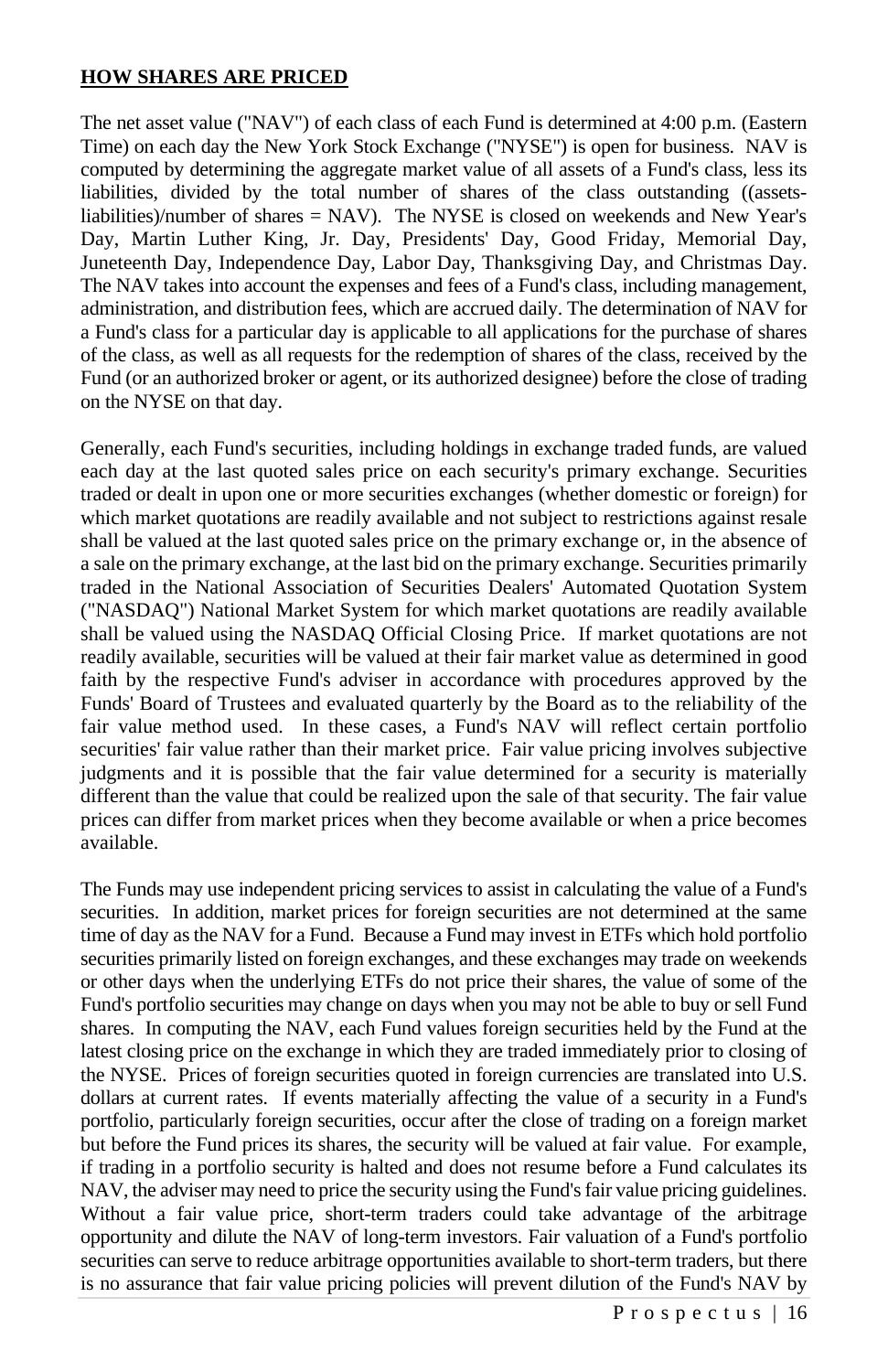short term traders. The determination of fair value involves subjective judgments. As a result, using fair value to price a security may result in a price materially different from the prices used by other mutual funds to determine net asset value, or from the price that may be realized upon the actual sale of the security.

With respect to any portion of a Fund's assets that are invested in one or more open-end management investment companies registered under the 1940 Act (other than holdings in ETFs), each Fund's net asset value is calculated based upon the net asset values of those openend management investment companies, and the prospectuses for these companies explain the circumstances under which those companies will use fair value pricing and the effects of using fair value pricing.

## **HOW TO PURCHASE SHARES**

**Share Classes:** This Prospectus describes two classes of shares offered by each Fund: Investor Shares and Institutional Shares. As of the date of this Prospectus the Quest for Income and Growth Fund offers both Investor and Institutional Class shares for sale and the Small Cap Fund and Micro Cap Fund, each, offers only Institutional Class shares for sale. The main differences between each class are the minimum investment requirements and ongoing fees. In choosing which class of shares to purchase, you should consider which will be most beneficial to you, given the amount of your purchase and the length of time you expect to hold the shares. Each class of shares in each Fund represents an interest in the same portfolio of investments in the respective Fund.

**Investor Shares:** Investor Class shares of each Fund are offered at their NAV without an initial sales charge. This means that 100% of your initial investment is placed into shares of the respective Fund. Investor Class shares pay, on an annual basis, up to 0.25% of the average daily net assets of the Fund attributable to Investor Class shares as reimbursement or compensation for shareholder services and distribution-related activities with respect to the Fund. Over time, fees paid under this distribution and service plan will increase the cost of an Investor Class shareholder's investment and may cost more than other types of sales charges. The minimum initial investment for Investor Class shares for all accounts (including IRAs) is \$25,000 and the minimum subsequent investment is \$5,000.

**Institutional Shares:** Institutional Class shares are offered at their NAV without an initial sales charge. This means that 100% of your initial investment is placed into shares of the respective Fund. In addition, Institutional Class shares do not have a distribution or service-related fee. The minimum initial investment amount for Institutional Class shares for all accounts (including IRAs) is \$250,000. There is no minimum for subsequent investments.

**Factors to Consider When Choosing a Share Class:** When deciding which class of shares of a Fund to purchase, you should consider the investment minimums for each class and present and future amounts you may invest in the Fund. To help you make a determination as to which class of shares to buy, please refer back to the examples of each Fund's expenses over time in the Fees and Expenses section of this Prospectus. You also may wish to consult with your financial adviser for advice with regard to which share class would be most appropriate for you.

#### *OPENING AN ACCOUNT*

Each Fund is a series of Ranger Funds Investment Trust and you may purchase shares directly from Ranger Funds Investment Trust. You also may purchase shares through a brokerage firm or other intermediary that has contracted with Ranger Funds Investment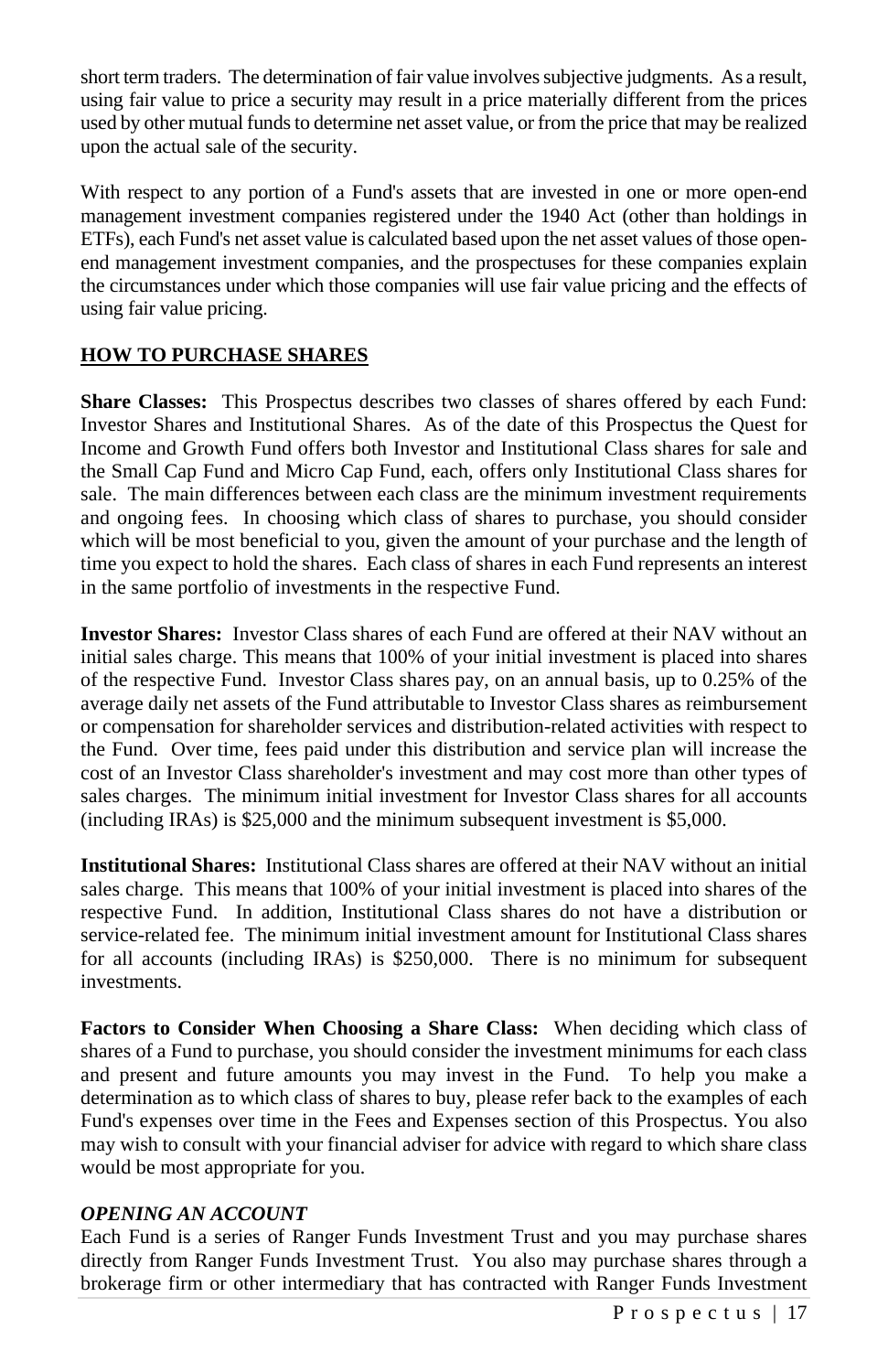Trust to sell shares of the Funds. You may be charged a separate fee by the brokerage firm or other intermediary through whom you purchase shares.

If you are investing directly in a Fund for the first time, please call the Funds' transfer agent at 1-866-458-4744 to request a Shareholder Account Application. You will need to establish an account before investing. Be sure to sign up for all the account options that you plan to take advantage of. For example, if you would like to be able to redeem your shares by telephone, you should select this option on your Shareholder Account Application. Doing so when you open your account means that you will not need to complete additional paperwork later.

Your investment in a Fund should be intended as a long-term investment vehicle. The Funds are not designed to provide you with a means of speculating on the short-term fluctuations in the stock market. Each Fund reserves the right to reject any purchase request that it regards as disruptive to the efficient management of the Fund, which includes investors with a history of excessive trading. Each Fund also reserves the right to stop offering shares at any time.

If you have any questions regarding the Funds, please call 1-866-458-4744.

#### ANTI-MONEY LAUNDERING AND CUSTOMER IDENTIFICATION PROGRAMS

The USA Patriot Act requires financial institutions, including the Funds, to adopt certain policies and programs to prevent money-laundering activities, including procedures to verify the identity of customers opening new accounts. When completing a new account application form, you will be required to supply the Funds with information, such as your taxpayer identification number, that will assist the Funds in verifying your identity. As required by law, the Funds may employ various procedures, such as comparing the information to fraud databases or requesting additional information or documentation from you, to ensure that the information supplied by you is correct.

When opening an account for a foreign business, enterprise or non-U.S. person that does not have an identification number, we require alternative government-issued documentation certifying the existence of the person, business or enterprise.

#### *PURCHASING SHARES*

You may buy shares on any "business day." This includes any day that the Funds are open for business, other than weekends and days on which the NYSE is closed, including the following holidays: New Year's Day, Martin Luther King, Jr. Day, Presidents' Day, Good Friday, Memorial Day, Independence Day, Labor Day, Thanksgiving and Christmas Day. Shares of the Funds are sold at the NAV per share. The NAV generally is calculated as of the close of trading on the NYSE every day the NYSE is open. The NYSE normally closes at 4:00 p.m. Eastern Time. A Fund's NAV is calculated by taking the total value of the Fund's assets, subtracting its liabilities, and then dividing by the total number of shares outstanding, rounded to the nearest cent.

If you are purchasing directly from Ranger Funds Investment Trust, send the completed Shareholder Account Application and a check payable to the Fund or Funds in which you are investing to the following address:

#### **Ranger Funds Investment Trust**

c/o Mutual Shareholder Services 8000 Town Centre Drive, Suite 400 Broadview Heights, Ohio 44147-4403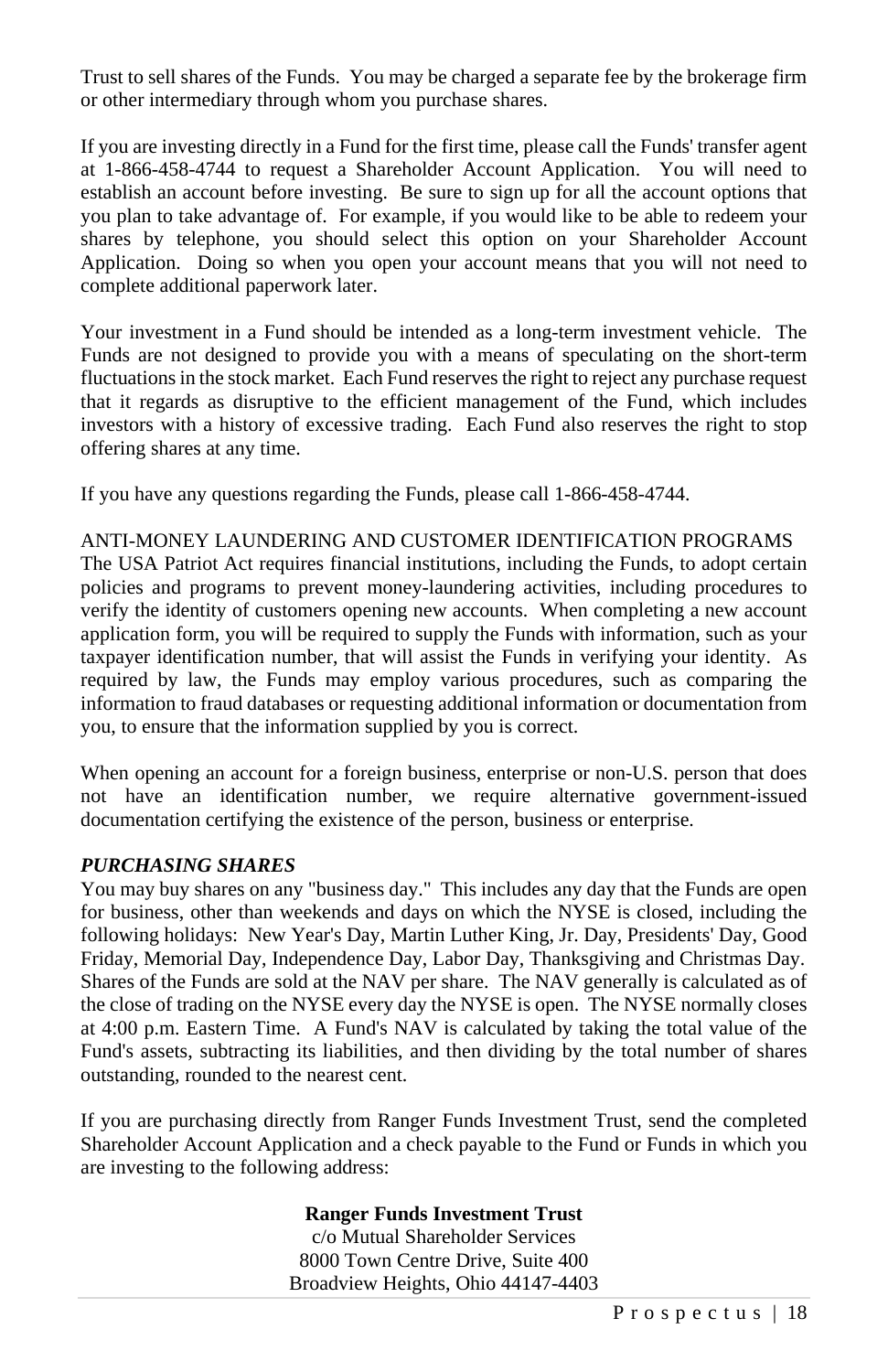Purchase orders received in "proper form" by the Fund's transfer agent before the close of trading on the NYSE will be effective at the NAV next calculated after your order is received. On occasion, the NYSE closes before 4:00 p.m. Eastern Time. When that happens, purchase orders received after the NYSE closes will be effective the following business day.

To be in "proper form," the purchase order must include:

- Fund name, class name and account number;
- Account name(s) and address; and
- The dollar amount or number of shares you wish to purchase.

The Funds may limit the amount of purchases and refuse to sell to any person.

*Method of Payment*. All purchases (both initial and subsequent) must be made in U.S. dollars and checks must be drawn on U.S. banks. Cash, credit cards and third party checks will not be accepted. Third party checks and checks drawn on a non-U.S. financial institution will not be accepted, even if payment may be effected through a U.S. financial institution. Checks made payable to any individual or company and endorsed to Ranger Funds Investment Trust or the particular Fund are considered third-party checks.

A \$20 fee will be charged against your account for any payment check returned to the transfer agent or for any incomplete electronic funds transfer, or for insufficient funds, stop payment, closed account or other reasons. If a check does not clear your bank or the Funds are unable to debit your pre-designated bank account on the day of purchase, the Funds reserve the right to cancel the purchase. If your purchase is canceled, you will be responsible for any losses or fees imposed by your bank and losses that may be incurred as a result of a decline in the value of the canceled purchase. The Funds (or a Fund agent) have the authority to redeem shares in your account(s) to cover any losses due to fluctuations in share price. Any profit on such cancellation will accrue to the Funds.

If you choose to pay by wire, you must call the Funds' transfer agent, at 1-866-458-4744 to set up your account, to obtain an account number, and obtain instructions on how to complete the wire transfer.

Wire orders will be accepted only on a day on which the Fund, custodian and transfer agent are open for business. A wire purchase will not be considered made until the wired money and the purchase order is received by the Funds. Any delays that may occur in wiring money, including delays that may occur in processing by the banks, are not the responsibility of the Funds or their transfer agent. The Funds presently do not charge a fee for the receipt of wired funds, but the Funds may charge shareholders for this service in the future.

## *MINIMUM INVESTMENTS*

The Funds reserve the right to change the amount of these minimums from time to time or to waive them in whole or in part for certain accounts. Investment minimums may be higher or lower for investors purchasing shares through a brokerage firm or other financial institution. To the extent investments of individual investors are aggregated into an omnibus account established by an investment adviser, brokerage firm or other intermediary, the account minimums apply to the omnibus account, not to the account of the individual investor.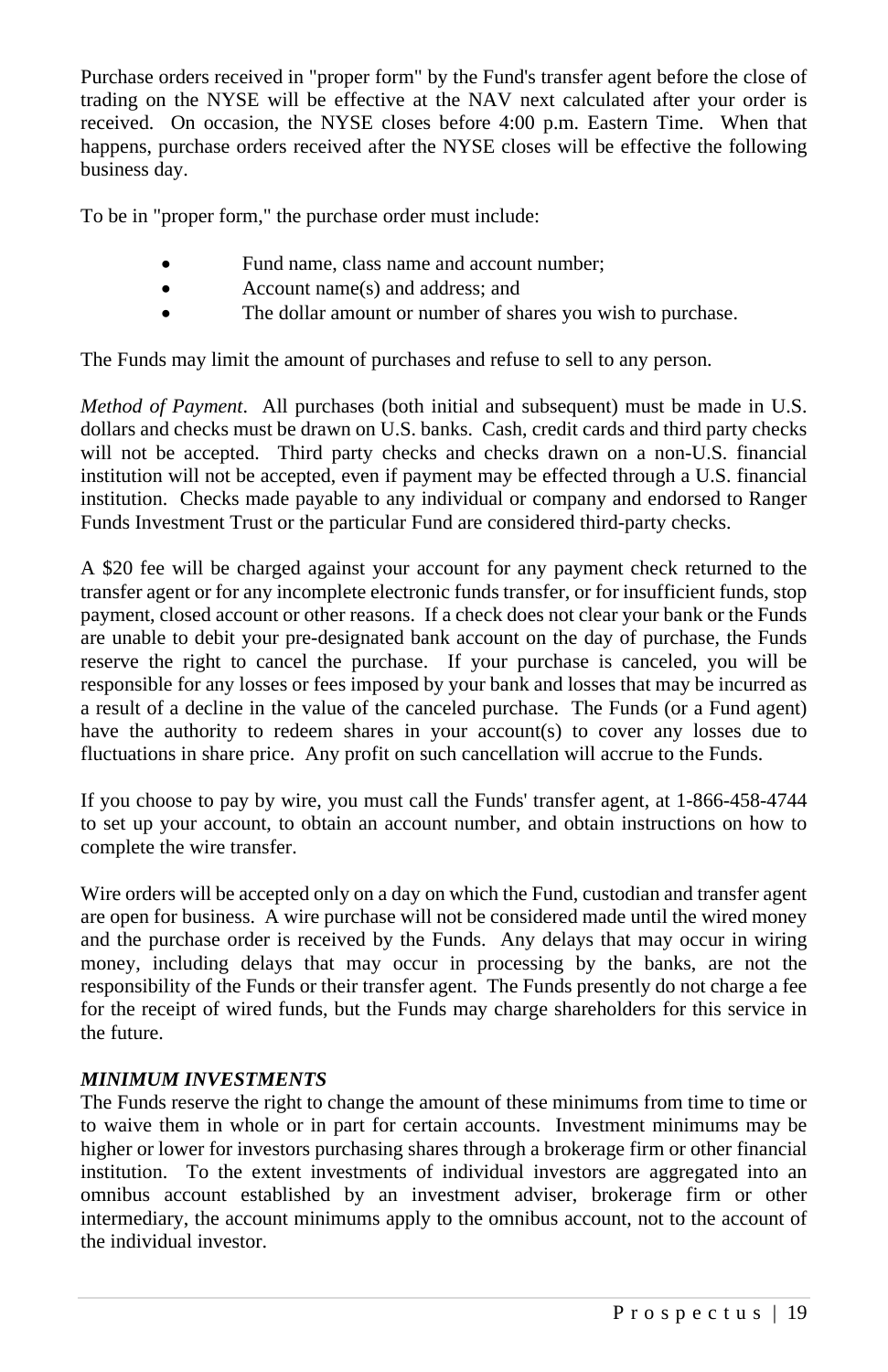For accounts sold through brokerage firms and other intermediaries, it is the responsibility of the brokerage firm or intermediary to enforce compliance with investment minimums.

## *OTHER PURCHASE INFORMATION*

If your wire does not clear, you will be responsible for any loss incurred by the Funds. If you are already a shareholder, the Funds can redeem shares from any identically registered account in a Fund as reimbursement for any loss incurred. You may be prohibited or restricted from making future purchases in the Funds.

The Funds may authorize certain brokerage firms and other intermediaries (including their designated correspondents) to accept purchase and redemption orders on their behalf. The Funds are deemed to have received an order when the authorized person or designee receives the order, and the order is processed at the NAV next calculated thereafter. It is the responsibility of the brokerage firm or other intermediary to transmit orders promptly to the Funds' transfer agent.

## **HOW TO REDEEM SHARES**

#### *REDEEMING SHARES*

You may redeem your shares on any business day. Redemption orders received in proper form by the Funds' transfer agent or by a brokerage firm or other intermediary selling Fund shares before 4:00 p.m. Eastern Time (or before the NYSE closesif the NYSE closes before 4:00 p.m. Eastern Time) will be processed at that day's NAV. Your brokerage firm or intermediary may have an earlier cut-off time.

- "Proper form" means your request for redemption must:
- Include the Fund name, class name and account number;
- Include the account name(s) and address:
- State the dollar amount or number of shares you wish to redeem; and
- Be signed by all registered share owner(s) in the exact name(s) and any special capacity in which they are registered.

The Funds may require that the signature(s) be guaranteed if you request the redemption check be mailed to an address other than the address of record, or if the mailing address has been changed within 30 days of the redemption request. The Funds may also require that signatures be guaranteed for redemptions of \$25,000 or more. Signature guarantees are for the protection of shareholders. You can obtain a signature guarantee from most banks and securities dealers, but not from a notary public. All documentation requiring a signature guarantee must utilize a New Technology Medallion stamp. For joint accounts, both signatures must be guaranteed. Please call the transfer agent at 1-866-458-4744 if you have questions regarding signature guarantees. At the discretion of the Funds, you may be required to furnish additional legal documents to insure proper authorization. The Funds will not make checks or federal wire transfers payable to any person other than the shareholder(s) of record or a financial intermediary for the benefit of the shareholder(s) of record.

Shares of the Funds may be redeemed by mail or telephone. You may receive redemption payments in the form of a check or federal wire transfer. A wire transfer fee of \$20 may be charged to defray custodial charges for redemptions paid by wire transfer. Any charges for wire redemptions will be deducted from your account by redemption of shares. If you redeem your shares through a brokerage firm or other intermediary, you may be charged a fee by that institution.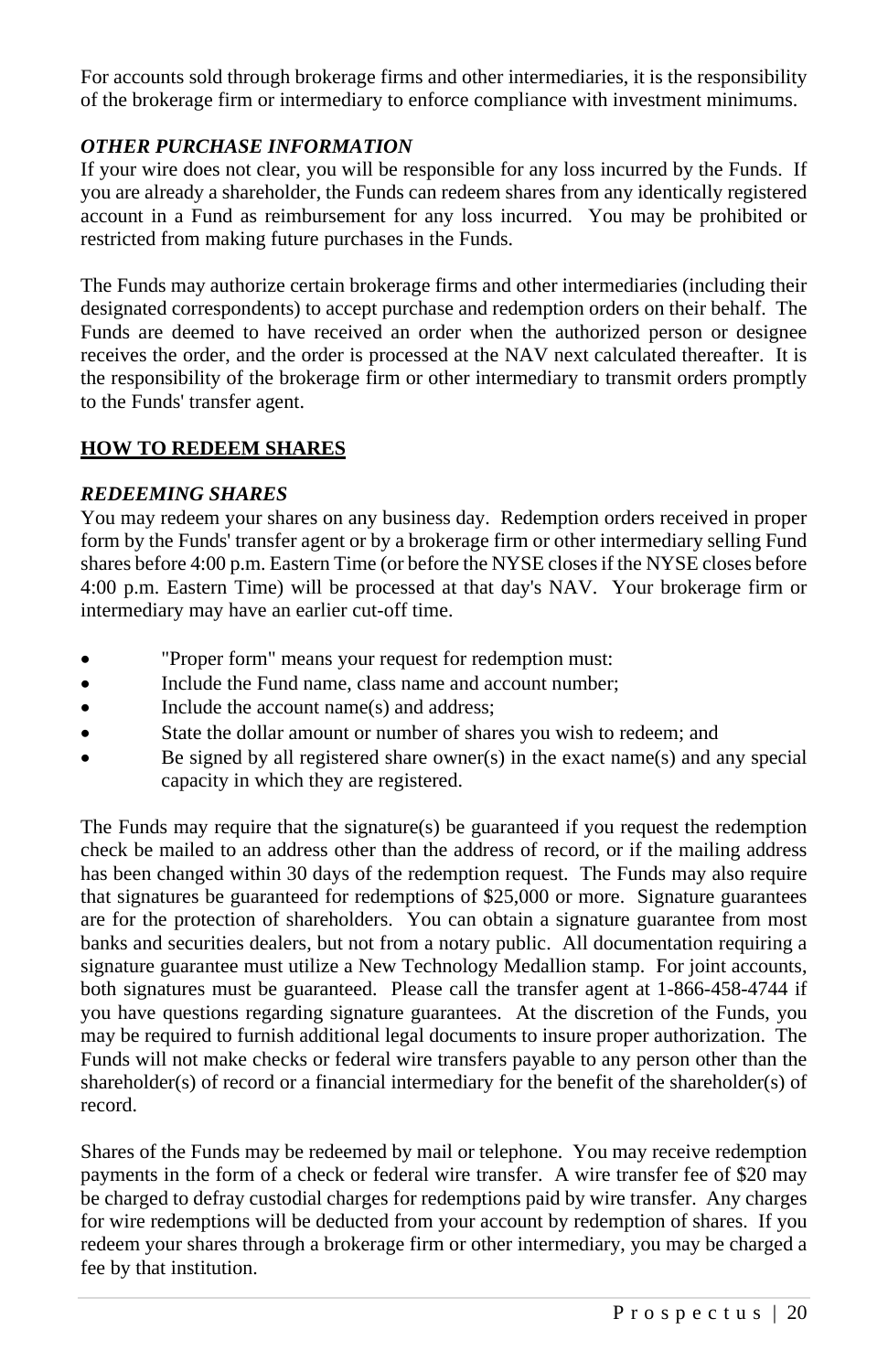#### *REDEEMING BY MAIL*

You may redeem any part of your account in a Fund by mail at no charge. Your request, in proper form, should be addressed to:

#### **Ranger Funds Investment Trust**

c/o Mutual Shareholder Services 8000 Town Centre Drive, Suite 400 Broadview Heights, Ohio 44147-4403

#### *TELEPHONE REDEMPTIONS*

You may redeem any part of your account in a Fund by calling the transfer agent at 1-866- 458-4744. You must first complete the Optional Telephone Redemption section of the investment application to institute this option. The Funds, the transfer agent and the custodian are not liable for following redemption instructions communicated by telephone to the extent that they reasonably believe the telephone instructions to be genuine. However, if they do not employ reasonable procedures to confirm that telephone instructions are genuine, they may be liable for any losses due to unauthorized or fraudulent instructions. Procedures employed may include recording telephone instructions and requiring a form of personal identification from the caller.

The Funds may terminate the telephone redemption procedures at any time. During periods of extreme market activity it is possible that shareholders may encounter some difficulty in telephoning the Funds, although the transfer agent has never experienced difficulties in receiving and responding to telephone requests for redemptions in a timely fashion. If you are unable to reach the Funds by telephone, you may request a redemption by mail.

#### *REDEMPTIONS-IN-KIND*

Generally, all redemptions will be for cash. Each Fund reserves the right to honor requests for redemption or repurchase orders made by a shareholder during any 90-day period by making payment in whole or in part in portfolio securities ("redemption in kind") if the amount of such a request is large enough to affect operations (if the request is greater than the lesser of \$250,000 or 1% of the Fund's net assets at the beginning of the 90-day period) in order to protect the interests of remaining shareholders, or to accommodate a request by a particular shareholder. If payment is made in securities, a Fund will value the securities selected in the same manner in which it computes its NAV. This process minimizes the effect of large redemptions on the Funds and their remaining shareholders. In the event that an in-kind distribution is made, you may incur additional expenses, such as the payment of brokerage commissions, on the sale or other disposition of the securities received from the Funds.

## *ADDITIONAL REDEMPTION INFORMATION*

If you are not certain of the redemption requirements, please call the transfer agent at 1- 866-458-4744. Redemptions specifying a certain date or share price cannot be accepted and will be returned. The Funds typically expect that it will take up to 5 business days following the receipt of your redemption request to pay out redemption proceeds by check or electronic transfer. The Funds typically expect to pay redemptions from cash, cash equivalents, proceeds from the sale of fund shares, any lines of credit, and then from the sale of portfolio securities. These redemption payment methods will be used in regular and stressed market conditions. You may be assessed a fee if the Funds incur bank charges because you request that the Funds re-issue a redemption check. Also, when the NYSE is closed (or when trading is restricted) for any reason other than its customary weekend or holiday closing or under any emergency circumstances, as determined by the Securities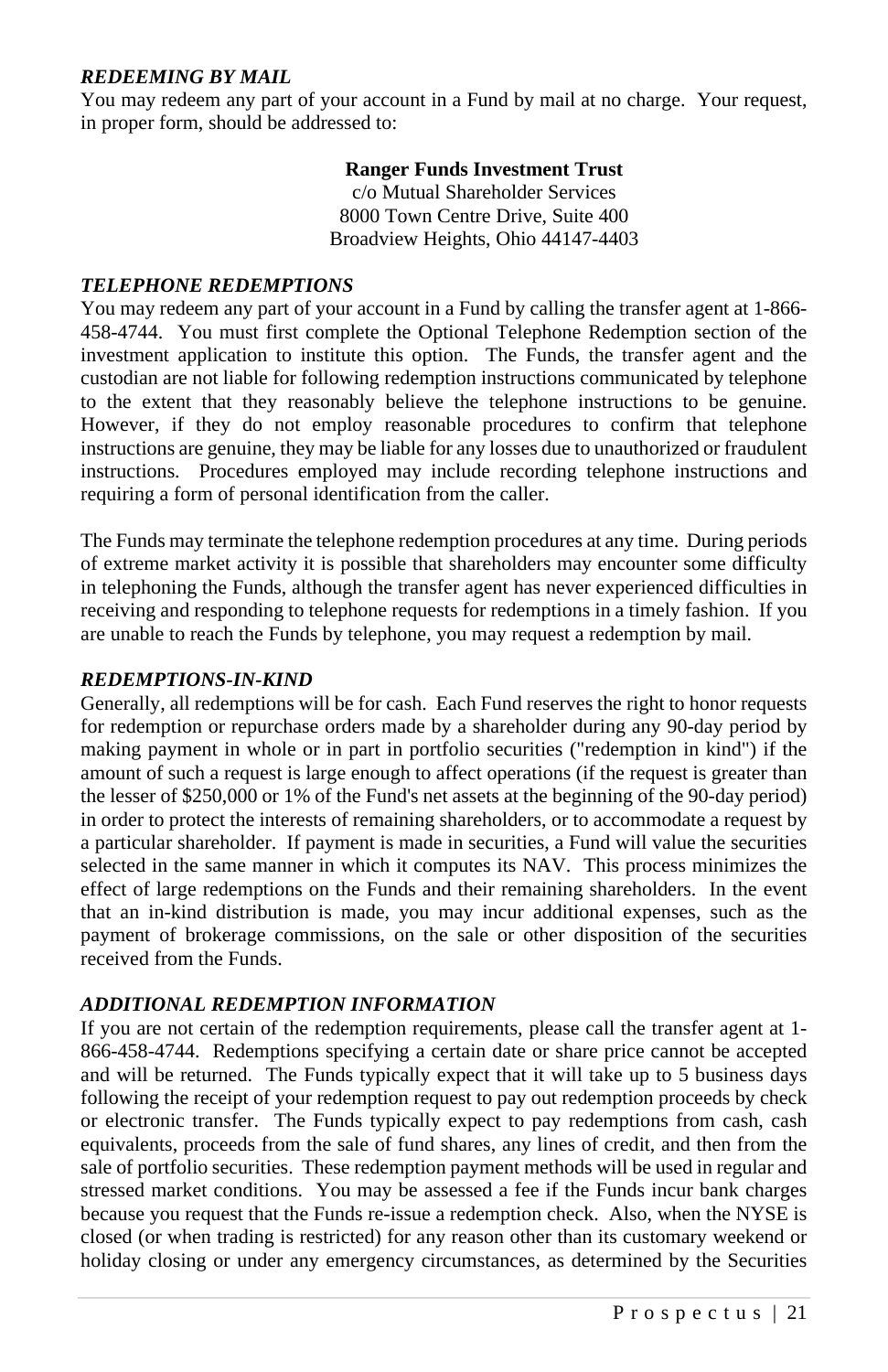and Exchange Commission ("SEC"), the Funds may suspend redemptions or postpone payment dates.

Because the Funds incur certain fixed costs in maintaining shareholder accounts, the Funds may require that you redeem all of your shares in a Fund upon 30 days written notice if the value of your shares in the Fund is less than \$25,000 due to redemption, or such other minimum amount as the Fund may determine from time to time. You may increase the value of your shares in the Fund to the minimum amount within the 30-day period. All shares of the Funds also are subject to involuntary redemption if the Board of Trustees determines to liquidate a Fund. An involuntary redemption will create a capital gain or a capital loss, which may have tax consequences to you and about which you should consult your tax adviser.

#### **FREQUENT PURCHASES AND REDEMPTIONS OF FUND SHARES**

The Funds discourage market timing. Market timing is an investment strategy using frequent purchases, redemptions and/or exchanges in an attempt to profit from short term market movements. Market timing may result in dilution of the value of a Fund's shares held by long term shareholders, disrupt portfolio management and increase Fund expenses for all shareholders. Each Fund may invest a significant portion of its assets in small capitalization companies. Because these securities are often infrequently traded, investors may seek to trade Fund shares in an effort to benefit from their understanding of the value of these securities (referred to as price arbitrage). Any such frequent trading strategies may interfere with efficient management of a Fund's portfolio to a greater degree than funds that invest in highly liquid securities, in part because a Fund may have difficulty selling these portfolio securities at advantageous times or prices to satisfy large and/or frequent redemption requests. Any successful price arbitrage also may cause dilution in the value of Fund shares held by other shareholders. The Board of Trustees has adopted a policy directing each Fund to reject any purchase order with respect to one investor, a related group of investors or their agent(s), where it detects a pattern of purchases and sales of a Fund that indicates market timing. This policy applies to all Fund shareholders. While the Funds attempt to deter market timing, there is no assurance that they will be able to identify and eliminate all market timers. For example, certain accounts called "omnibus accounts" include multiple shareholders. Omnibus accounts typically provide the Funds with a net purchase or redemption request on any given day. That is, purchasers of Fund shares and redeemers of Fund shares are netted against one another and the identities of individual purchasers and redeemers whose orders are aggregated are not known by a Fund. The netting effect often makes it more difficult for a Fund to detect market timing, and there can be no assurance that a Fund will be able to do so. Brokers maintaining omnibus accounts with each Fund have agreed to provide shareholder transaction information, to the extent known to the broker, to each Fund upon request. If a Fund becomes aware of market timing in an omnibus account, it will work with the broker maintaining the omnibus account to identify the shareholder engaging in the market timing activity. In addition, each Fund reserves the right to reject any purchase order for any reason, including purchase orders that it does not think are in the best interest of the Fund or shareholders or if the Fund thinks trading is abusive.

## *BUYING OR SELLING SHARES THROUGH A FINANCIAL INTERMEDIARY*

You may buy or sell shares of the Funds through an authorized financial intermediary (such as a financial planner or advisor). To buy or sell shares at the NAV of any given day, your financial intermediary must receive your order before the close of trading on the NYSE that day. Your financial intermediary is responsible for transmitting all purchase and redemption requests, investment information, documentation, and money to the Funds on time. Your financial intermediary may charge additional transaction fees for its services.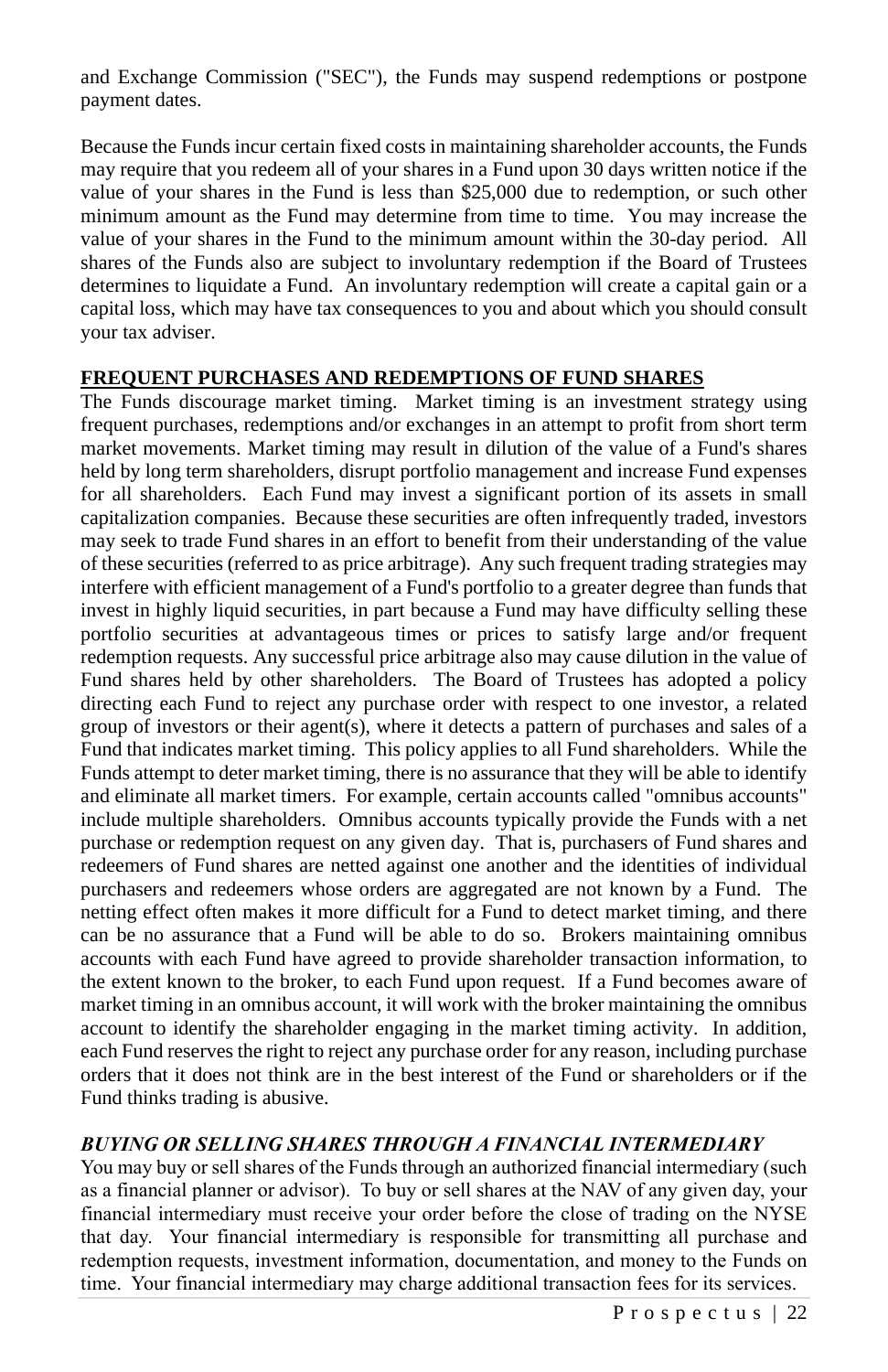Certain financial intermediaries have agreements with the Funds that allow them to enter confirmed purchase or redemption orders on behalf of clients and customers. Under this arrangement, the financial intermediary must send your payment to the Funds by the time they price their shares on the following business day. The Funds are not responsible for ensuring that a financial intermediary carries out its obligations. You should look to the financial intermediary through whom you wish to invest for specific instructions on how to purchase or redeem shares of the Funds.

## **TAX STATUS, DIVIDENDS AND DISTRIBUTIONS**

#### *TAXES*

In general, selling shares of the Funds and receiving distributions (whether reinvested or taken in cash) are taxable events. Depending on the purchase price and the sale price, you may have a gain or a loss on any shares sold. Any tax liabilities generated by your transactions or by receiving distributions are your responsibility. You may want to avoid making a substantial investment when the Funds are about to make a taxable distribution because you would be responsible for any taxes on the distribution regardless of how long you have owned your shares. The Funds may produce capital gains even if they do not have income to distribute and performance has been poor.

Early each year, the Funds will mail to you a statement setting forth the federal income tax information for all distributions made during the previous year. If you do not provide your taxpayer identification number, your account will be subject to backup withholding.

The tax considerations described in this section do not apply to tax-deferred accounts or other non-taxable entities. Because each investor's tax circumstances are unique, please consult with your tax adviser about your investment. This summary is not intended to be and should not be construed to be legal or tax advice. You should consult your own tax advisors to determine the tax consequences of owning the Funds' shares.

#### *DIVIDENDS AND DISTRIBUTIONS*

Each Fund typically distributes substantially all of its net investment income in the form of dividends and taxable capital gains to its shareholders. The Funds distribute dividends and capital gains annually.

Dividends from net investment income (including any excess of net short-term capital gain over net long-term capital loss) are taxable to investors as ordinary income, while distributions of net capital gain (the excess of net long-term capital gain over net shortterm capital loss) are generally taxable as long-term capital gain, regardless of your holding period for the shares. Any dividends or capital gain distributions you receive from the Fund will normally be taxable to you when made, regardless of whether you reinvest dividends or capital gain distributions or receive them in cash.

Pursuant to its distribution policy, a Fund may make distributions that are treated as a return of capital. Return of capital is the portion of a distribution that is the return of your original investment dollars in the Fund. A return of capital is not taxable to a shareholder unless it exceeds a shareholder's tax basis in the shares. Returns of capital reduce a shareholder's tax cost (or "tax basis"). Once a shareholder's tax basis is reduced to zero, any further return of capital would be taxable. The Funds will provide disclosures, with each quarterly distribution, that estimate the percentages of the current and year-to-date distributions that represent (1) net investment income, (2) qualified dividends, (3) capital gains and (4) return of capital. At the end of the year, the Fund may be required under applicable law to recharacterize distributions made previously during that year among (1) ordinary income, (2)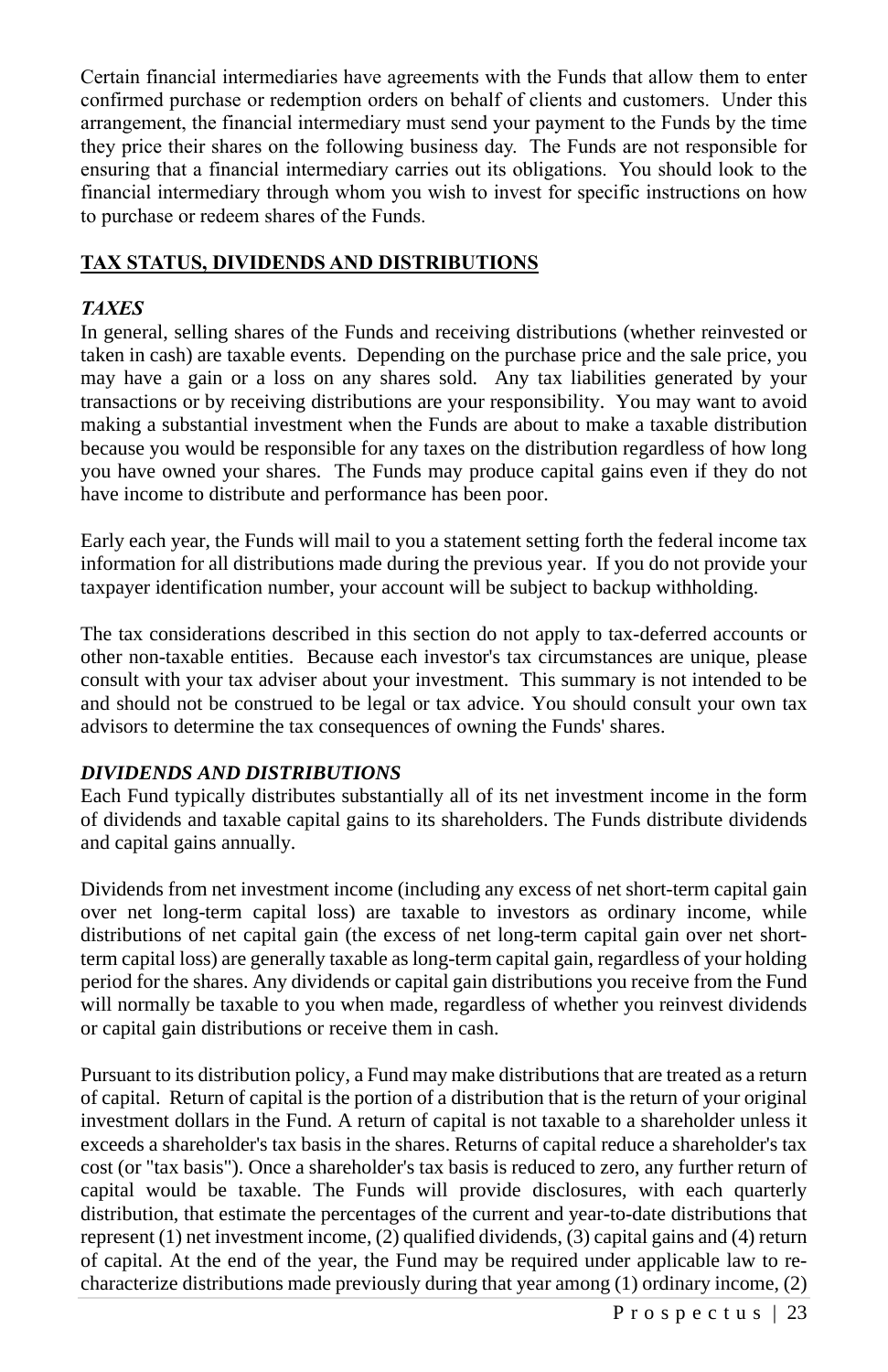qualified dividends, (3) capital gains and (4) return of capital for tax purposes. Each year the Funds will inform you of the amount and type of your distributions. IRAs and other qualified retirement plans are exempt from federal income taxation until retirement proceeds are paid out to the participant.

Your redemptions may result in a capital gain or loss for federal tax purposes. A capital gain or loss on your investment is the difference between the cost of your shares, including any sales charges, and the amount you receive when you sell them.

These distributions are automatically reinvested in the Fund from which they are paid unless you request cash distributions on your application or through a written request to the Funds. The Funds will not make checks or federal wire transfers payable to any person other than the shareholder(s) of record or a financial intermediary for the benefit of the shareholder(s) of record. Reinvested dividends and distributions receive the same tax treatment as those paid in cash. If you are interested in changing your election, you may call the Funds' transfer agent at 1-866-458-4744 or send a written notification to:

#### **Ranger Funds Investment Trust**

c/o Mutual Shareholder Services 8000 Town Centre Drive, Suite 400 Broadview Heights, Ohio 44147-4403

#### **DISTRIBUTION OF SHARES**

**DISTRIBUTOR:** Arbor Court Capital, LLC, 8000 Town Centre Drive, Suite 400, Broadview Heights, OH 44147, is the distributor for the shares of the Fund. Arbor Court Capital, LLC is a registered broker-dealer and member of the Financial Industry Regulatory Authority, Inc. ("FINRA"). Shares of the Fund are offered on a continuous basis.

**12b-1 Plan:** Each Fund has adopted a plan under Rule 12b-1 that allows each Fund's Investor Class to pay distribution fees for the sale and distribution of their shares. These are called "Rule 12b-1 Fees." Rule 12b-1 Fees are paid to brokerage firms and other intermediaries (including a Fund's adviser) as compensation for expenses incurred in the sale of Fund shares and for services provided to shareholders. Investor Class shareholders of each Fund pay an annual 12b-1 Fee of up to 0.25% of its average net assets. Because these fees are paid out of a Fund's assets on an on-going basis, over time these fees will increase the cost of your investment and may cost you more than paying other types of sales charges.

**Additional Compensation to Financial Intermediaries:** The Fund's adviser and its affiliates may, at their own expense and out of their own assets including their legitimate profits from Fund-related activities, provide additional cash payments to financial intermediaries who sell shares of the Funds. Financial intermediaries include brokers, financial planners, banks, insurance companies, retirement or  $401(k)$  plan administrators and others. These payments may be in addition to the Rule 12b-1 fees and any sales charges that are disclosed elsewhere in this Prospectus. These payments are generally made to financial intermediaries that provide shareholder or administrative services, or marketing support. Marketing support may include access to sales meetings, sales representatives and financial intermediary management representatives, inclusion of the Funds on a sales list, including a preferred or select sales list, or other sales programs. These payments also may be made as an expense reimbursement in cases where the financial intermediary provides shareholder services to Fund shareholders. From time to time promotional incentives may be provided to certain investment firms. Such incentives may be limited to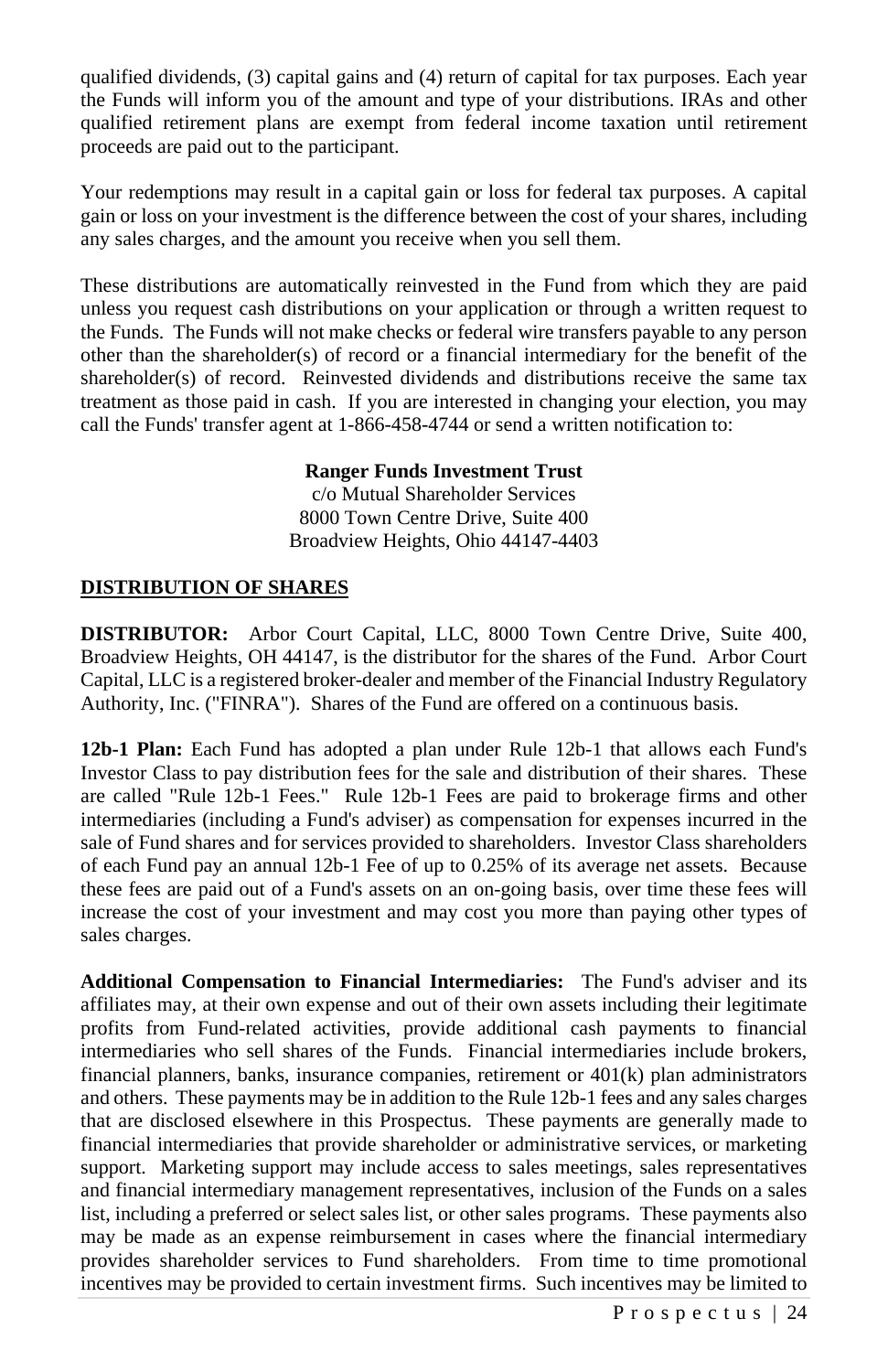investment firms who allow their individual selling representatives to participate in such additional compensation.

**Shareholder Statements and Reports:** Ranger FundsInvestment Trust or your brokerage firm or other intermediary will send you transaction confirmation statements and quarterly account statements. Please review these statements carefully.

**Householding:** To reduce expenses and conserve natural resources, Ranger Funds Investment Trust will deliver a single copy of prospectuses and financial reports to individual investors who share a residential address, provided they have the same last name or the Funds reasonably believe they are members of the same family. If you would like to receive separate mailings, please call 1-866-458-4744 and Ranger Funds Investment Trust will begin individual delivery within 30 days after receipt of your instructions.

You will receive a financial report (or notice of availability) from the Funds twice a year, generally in March and September. In addition, you may periodically receive proxy statements and other reports.

Electronic copies of financial reports and prospectuses are available. To participate (or end your participation) in Ranger Funds Investment Trust's electronic delivery program, please complete the appropriate section of the Shareholder Account application or call 1-866-458- 4744.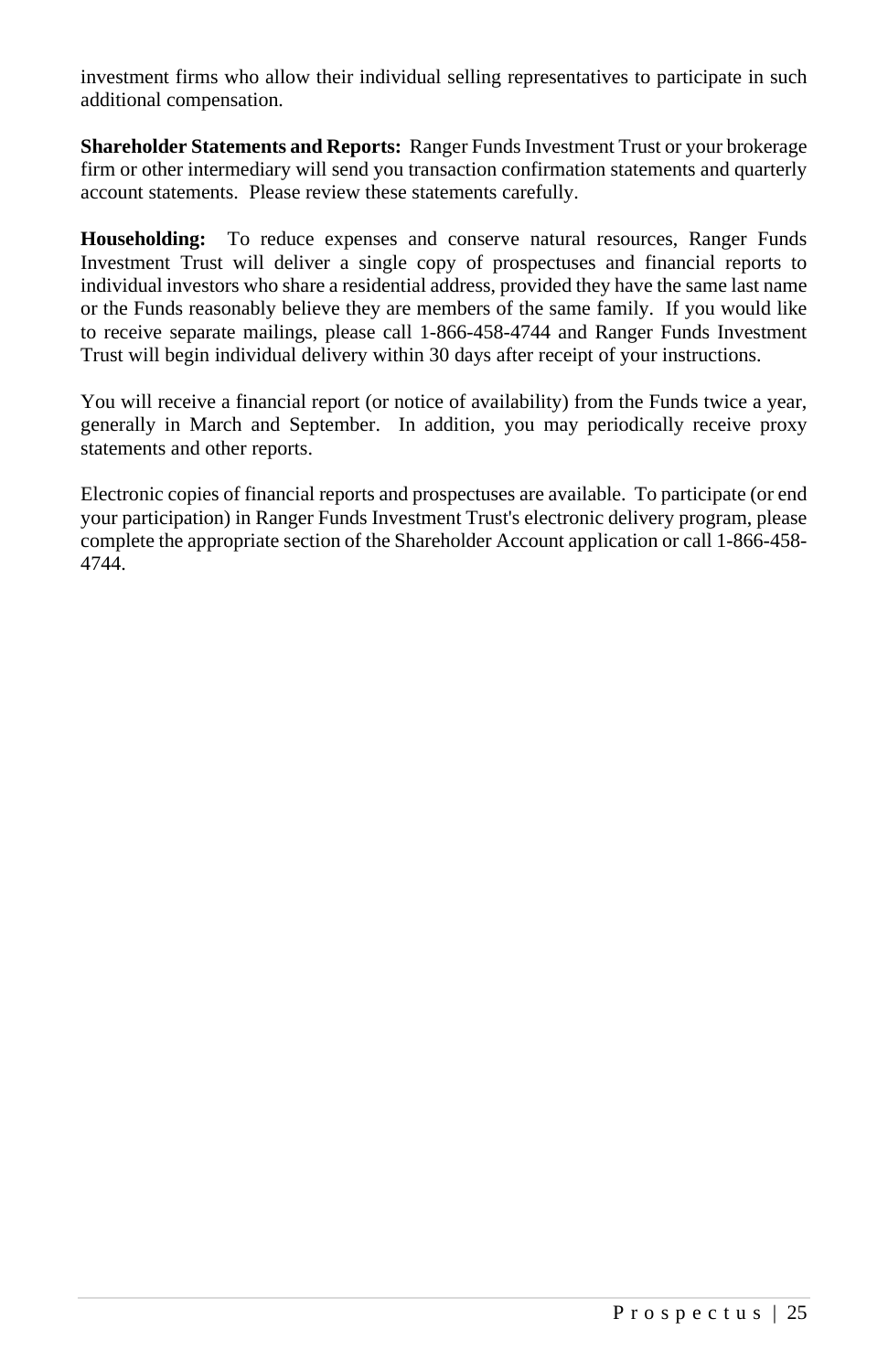#### **FINANCIAL HIGHLIGHTS**

The financial highlights table is intended to help you understand each Fund's financial performance for the past 5 years or since inception. Certain information reflects financial results for a single Fund share. The total returns in the tables represent the rate that an investor would have earned (or lost) on an investment in a Fund (assuming reinvestment of all dividends and distributions). The information for the Funds has been derived from the financial statements and financial highlights audited by KPMG LLP, whose report, along with the Funds' financial statements, are included in the Fund's July 31, 2021 annual report, which is available upon request.

# **RANGER FUNDS INVESTMENT TRUST** RANGER SMALL CAP FUND INSTITUTIONAL CLASS FINANCIAL HIGHLIGHTS SELECTED DATA FOR AN INSTITUTIONAL CLASS SHARE OUTSTANDING THROUGHOUT THE YEAR.

|                                                    | <b>Years Ended</b> |              |    |           |           |           |           |
|----------------------------------------------------|--------------------|--------------|----|-----------|-----------|-----------|-----------|
|                                                    |                    | 7/31/2021    |    | 7/31/2020 | 7/31/2019 | 7/31/2018 | 7/31/2017 |
| Net Asset Value, At Beginning of Year              | S                  | 18.33        | S  | 17.87 \$  | 19.68 \$  | 17.75 \$  | 16.72     |
| Income (Loss) From Investment Operations:          |                    |              |    |           |           |           |           |
| Net Investment Loss <sup>*</sup>                   |                    | (0.17)       |    | (0.11)    | (0.08)    | (0.08)    | (0.09)    |
| Net Gain On Securities (Realized And Unrealized)   |                    | 7.47         |    | 1.68      | 0.55      | 3.44      | 2.67      |
| <b>Total From Investment Operations</b>            |                    | 7.30         |    | 1.57      | 0.47      | 3.36      | 2.58      |
| Distributions:                                     |                    |              |    |           |           |           |           |
| <b>Realized Gains</b>                              |                    | (1.43)       |    | (1.11)    | (2.28)    | (1.43)    | (1.55)    |
| <b>Total From Distributions</b>                    |                    | (1.43)       |    | (1.11)    | (2.28)    | (1.43)    | (1.55)    |
| Net Asset Value, At End Of Year                    | S                  | 24.20        | \$ | 18.33 \$  | 17.87 \$  | 19.68 \$  | 17.75     |
| Total Return <sup>**</sup>                         |                    | 40.81%       |    | 9.26%     | 5.70%     | 19.77%    | 16.01%    |
| Ratios/Supplemental Data:                          |                    |              |    |           |           |           |           |
| Net Assets At End Of Year (Thousands)              | \$                 | 41.688       | \$ | 25.375 \$ | 25,841 \$ | 26.917 \$ | 23,402    |
| <b>Before Waivers</b>                              |                    |              |    |           |           |           |           |
| Ratio Of Expenses To Average Net Assets            |                    | $1.40\%$ (a) |    | 1.42%     | 1.39%     | 1.41%     | 1.41%     |
| <b>After Waivers</b>                               |                    |              |    |           |           |           |           |
| Ratio Of Expenses To Average Net Assets            |                    | $1.11\%$ (b) |    | 1.10%     | 1.10%     | 1.10%     | 1.10%     |
| Ratio Of Net Investment Loss To Average Net Assets |                    | $(0.80)$ %   |    | (0.66)%   | (0.47)%   | (0.43)%   | (0.51)%   |
| Portfolio Turnover                                 |                    | 42.49%       |    | 58.92%    | 67.07%    | 49.21%    | 64.06%    |

\* Per share net investment income (loss) has been determined on the basis of average shares outstanding during the period.

\*\* Assumes reinvestment of dividends.

(a) Expenses before waivers (excluding servicing account fees of 0.01%) was 1.39%.

(b) Expenses after waivers (excluding servicing account fees of 0.01%) was 1.10%.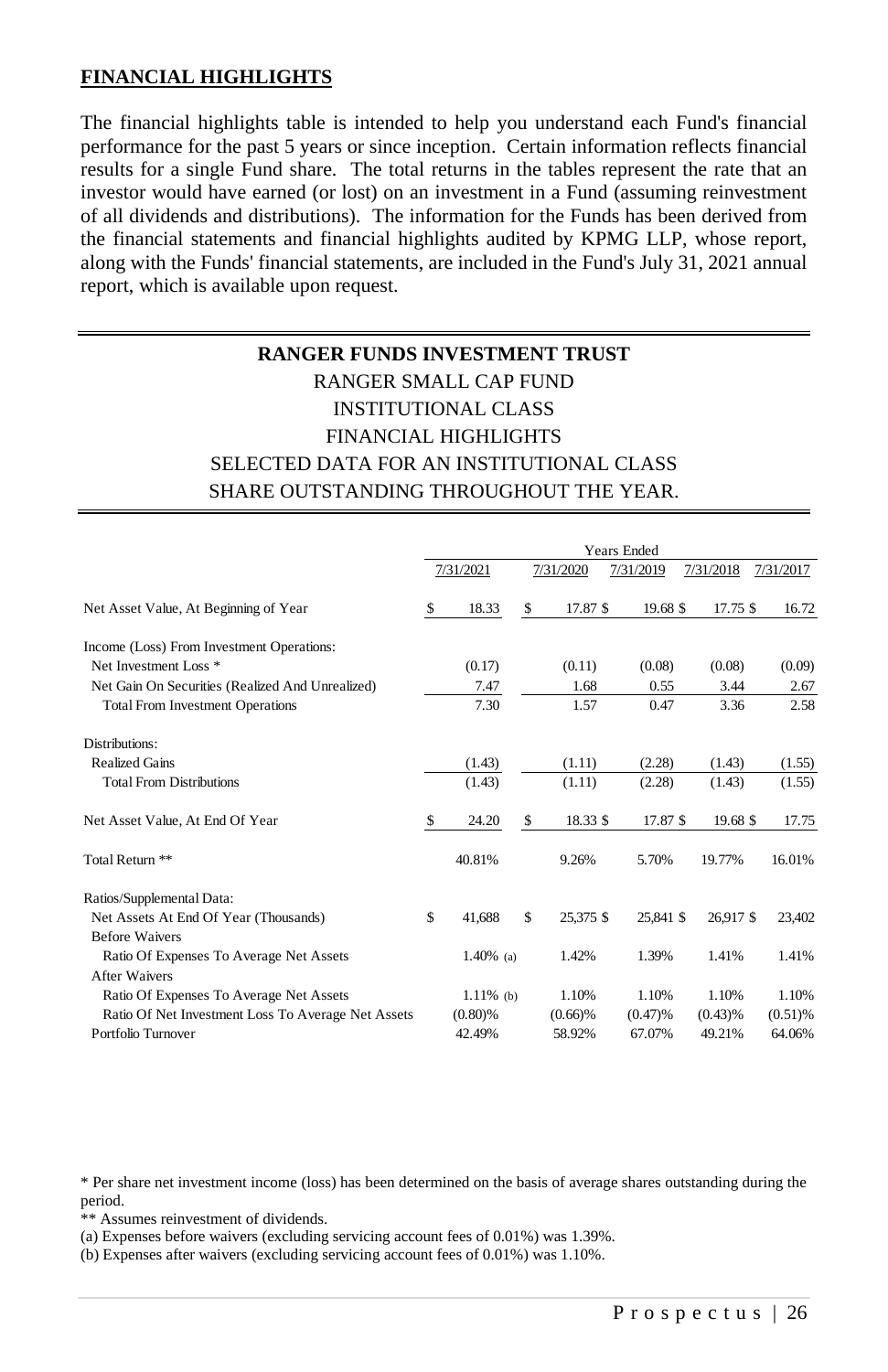## RANGER MICRO CAP FUND INSTITUTIONAL CLASS FINANCIAL HIGHLIGHTS SELECTED DATA FOR AN INSTITUTIONAL CLASS SHARE OUTSTANDING THROUGHOUT THE PERIOD/YEAR.

|                                                    |    |              |    | <b>Years Ended</b> |            | Period Ended (c)  |
|----------------------------------------------------|----|--------------|----|--------------------|------------|-------------------|
|                                                    |    | 7/31/2021    |    | 7/31/2020          | 7/31/2019  | 7/31/2018         |
| Net Asset Value, At Beginning of Period/Year       | \$ | 10.97        | \$ | $10.45$ \$         | 9.99S      | 10.00             |
| Income (Loss) From Investment Operations:          |    |              |    |                    |            |                   |
| Net Investment Loss <sup>*</sup>                   |    | (0.15)       |    | (0.09)             | (0.10)     | (0.01)            |
| Net Gain On Securities (Realized And Unrealized)   |    | 8.60         |    | 0.61               | 0.59       | ***               |
| <b>Total From Investment Operations</b>            |    | 8.45         |    | 0.52               | 0.49       | (0.01)            |
| Distributions:                                     |    |              |    |                    |            |                   |
| <b>Realized Gains</b>                              |    |              |    |                    | (0.03)     |                   |
| <b>Total From Distributions</b>                    |    |              |    | ٠                  | (0.03)     |                   |
| Net Asset Value, At End Of Period/Year             | S  | 19.42        | S  | $10.97$ \$         | $10.45$ \$ | 9.99              |
| Total Return **                                    |    | 77.03%       |    | 4.98%              | 4.99%      | $(0.10)\%$ (a)    |
| Ratios/Supplemental Data:                          |    |              |    |                    |            |                   |
| Net Assets At End Of Period/Year (Thousands)       | \$ | 15.635       | S  | 17.821 \$          | 17.635 \$  | 14,666            |
| <b>Before Waivers</b>                              |    |              |    |                    |            |                   |
| Ratio Of Expenses To Average Net Assets            |    | $1.81\%$ (d) |    | 1.74%              | 1.78%      | $0.59%$ (b)(a)    |
| After Waivers                                      |    |              |    |                    |            |                   |
| Ratio Of Expenses To Average Net Assets            |    | $1.50\%$ (e) |    | 1.50%              | 1.50%      | $0.22\%$ (b)(a)   |
| Ratio Of Net Investment Loss To Average Net Assets |    | (1.01)%      |    | (0.89)%            | (0.97)%    | $(0.09)$ % (b)(a) |
| Portfolio Turnover                                 |    | 56.25%       |    | 45.96%             | 54.29%     | $3.05\%$ (b)      |

\* Per share net investment income (loss) has been determined on the basis of average shares outstanding during the period.

\*\* Assumes reinvestment of dividends.

\*\*\* Amount is less than \$0.005.

(a) Not annualized.

(b) For period from 06/06/18 to 07/31/18.

(c) Period June 6, 2018 (commencement of investment operations) through July 31, 2018.

(d) Expenses before waivers (excluding servicing account fees of less than 0.01%) was 1.80%.

(e) Expenses after waivers (excluding servicing account fees of less than 0.01%) was 1.50%.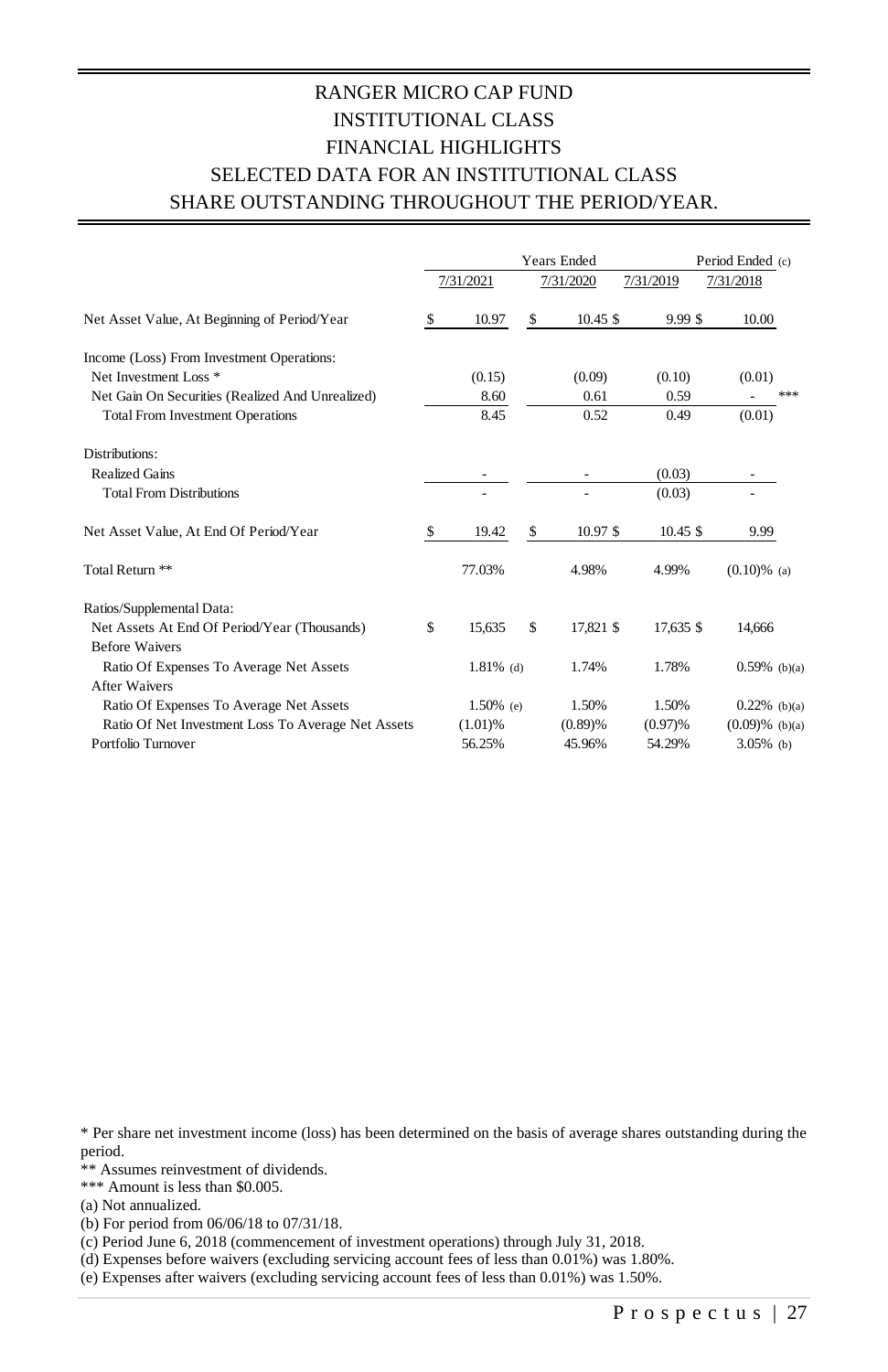## *PRIVACY NOTICE*

## **FACTS WHAT DOES RANGER FUNDS INVESTMENT TRUST DO WITH YOUR PERSONAL INFORMATION?**

**Why?** Financial companies choose how they share your personal information. Federal law gives consumers the right to limit some, but not all sharing. Federal law also requires us to tell you how we collect, share, and protect your personal information. Please read this notice carefully to understand what we do.

## **What?** The types of personal information we collect and share depends on the product or service that you have with us. This information can include:

- Social Security number and wire transfer instructions
- account transactions and transaction history
- investment experience and purchase history

When you are *no longer* our customer, we continue to share your information as described in this notice.

**How?** All financial companies need to share customers' personal information to run their everyday business. In the section below, we list the reasons financial companies can share their customers' personal information; the reasons Ranger Funds Investment Trust chooses to share; and whether you can limit this sharing.

| Reasons we can share your personal<br>information:                                                                                                                                           | <b>Does Ranger Funds</b><br><b>Investment Trust</b><br>share information? | Can you limit this<br>sharing? |
|----------------------------------------------------------------------------------------------------------------------------------------------------------------------------------------------|---------------------------------------------------------------------------|--------------------------------|
| For our everyday business purposes - such as<br>to process your transactions, maintain your<br>account(s), respond to court orders and legal<br>investigations, or report to credit bureaus. | <b>YES</b>                                                                | NO.                            |
| For our marketing purposes - to offer our<br>products and services to you.                                                                                                                   | NO.                                                                       | We don't share                 |
| For joint marketing with other financial<br>companies.                                                                                                                                       | NO.                                                                       | We don't share                 |
| For our affiliates' everyday business<br>purposes - information about your transactions<br>and records.                                                                                      | NO.                                                                       | We don't share                 |
| For our affiliates' everyday business<br><b>purposes</b> - information about your credit<br>worthiness.                                                                                      | NO.                                                                       | We don't share                 |
| For our affiliates to market to you                                                                                                                                                          | NO.                                                                       | We don't share                 |
| For non-affiliates to market to you                                                                                                                                                          | N <sub>O</sub>                                                            | We don't share                 |

**QUESTIONS? Call 1-866-458-4744**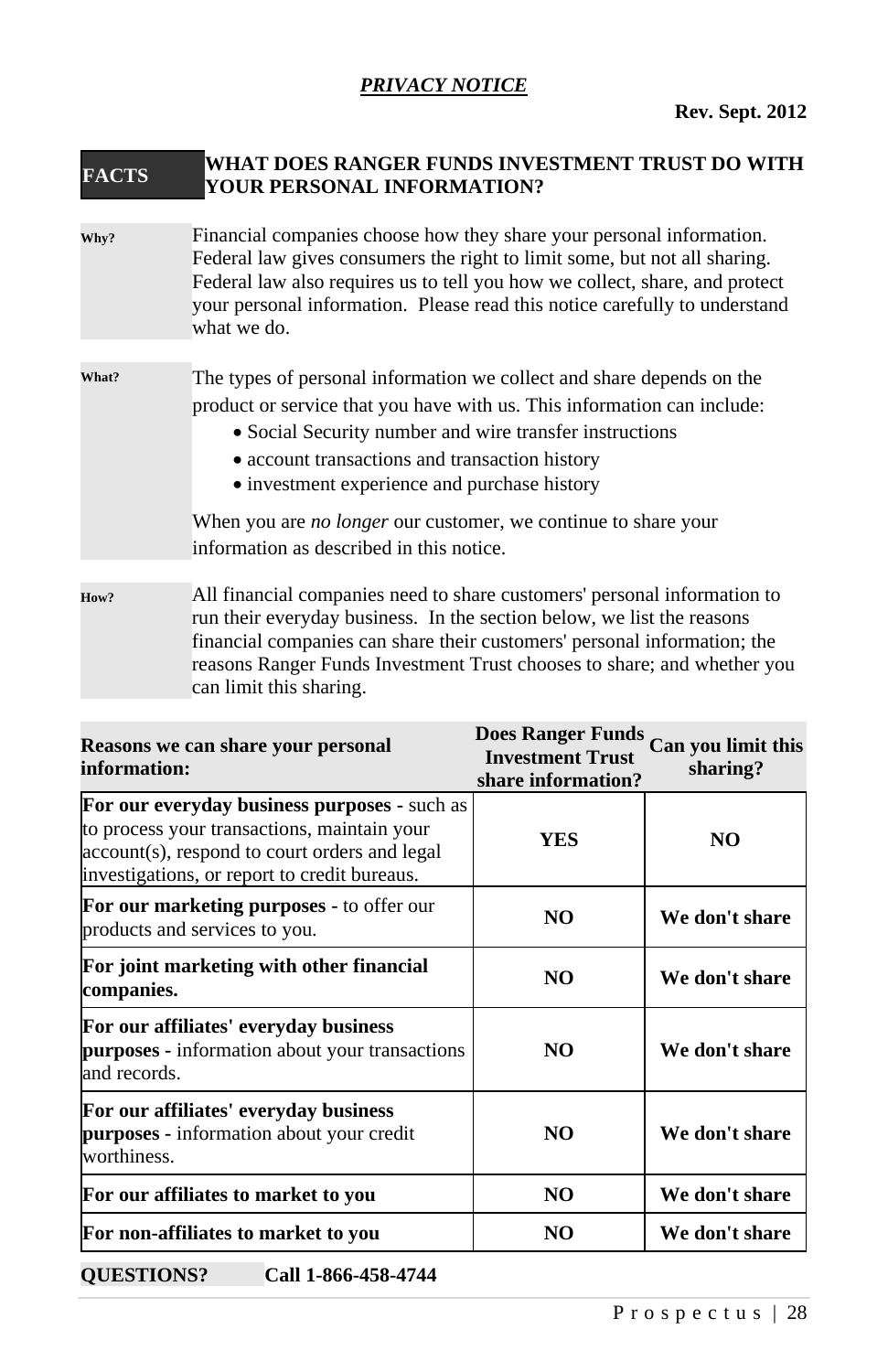| To protect your personal information from unauthorized       |  |  |  |
|--------------------------------------------------------------|--|--|--|
| access and use, we use security measures that comply with    |  |  |  |
| federal law. These measures include computer safeguards      |  |  |  |
| and secured files and buildings.                             |  |  |  |
|                                                              |  |  |  |
| Our service providers are held accountable for adhering to   |  |  |  |
| strict policies and procedures to prevent any misuse of your |  |  |  |
| nonpublic personal information.                              |  |  |  |
| We collect your personal information, for example, when      |  |  |  |
| you                                                          |  |  |  |
| • open an account or deposit money                           |  |  |  |
| · direct us to buy securities or direct us to sell your      |  |  |  |
| securities                                                   |  |  |  |
| • seek advice about your investments                         |  |  |  |
| We also collect your personal information from others,       |  |  |  |
| such as credit bureaus, affiliates, or other companies.      |  |  |  |
|                                                              |  |  |  |
| Federal law gives you the right to limit only:               |  |  |  |
| • sharing for affiliates' everyday business purposes -       |  |  |  |
| information about your creditworthiness.                     |  |  |  |
| • affiliates from using your information to market to you.   |  |  |  |
| • sharing for nonaffiliates to market to you.                |  |  |  |
| State laws and individual companies may give you             |  |  |  |
| additional rights to limit sharing.                          |  |  |  |
|                                                              |  |  |  |

| <b>Definitions</b>     |                                                                                                                                                                                                                    |
|------------------------|--------------------------------------------------------------------------------------------------------------------------------------------------------------------------------------------------------------------|
| <b>Affiliates</b>      | Companies related by common ownership or control.<br>They can be financial and non-financial companies.<br>• Ranger Funds Investment Trust has no affiliates.                                                      |
| <b>Non-affiliates</b>  | Companies not related by common ownership or<br>control. They can be financial and non-financial<br>companies.<br>• Ranger Funds Investment Trust does not share with<br>non-affiliates so they can market to you. |
| <b>Joint marketing</b> | A formal agreement between nonaffiliated financial<br>companies<br>that together market financial products or services to<br>you.<br>• Ranger Funds Investment Trust doesn't jointly market.                       |